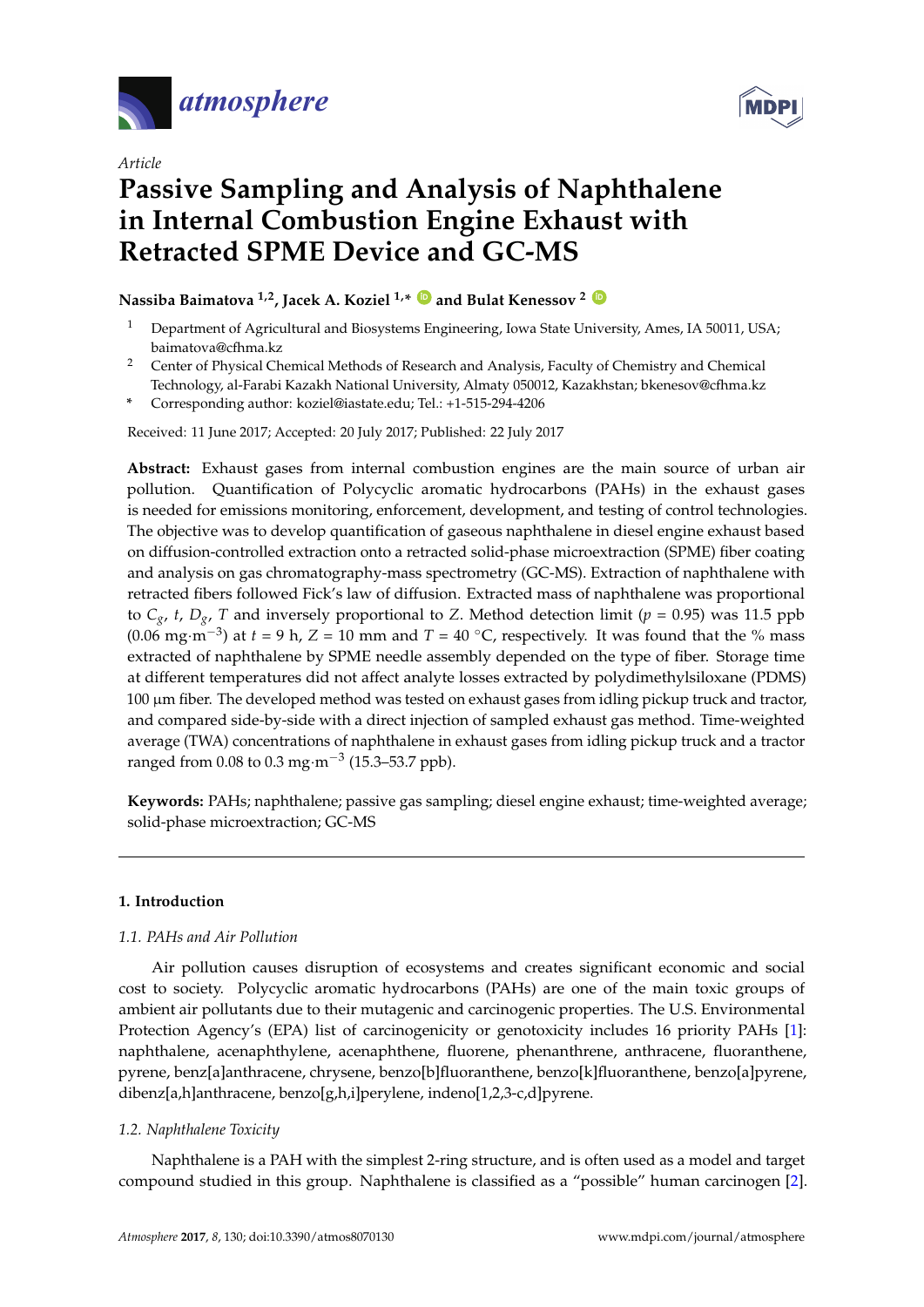Acute exposure to naphthalene by inhalation, ingestion and dermal contact leads to a headache, nausea, vomiting, diarrhea, malaise, confusion, anemia, jaundice, convulsions, and coma [\[2,](#page-13-1)[3\]](#page-13-2). Chronic exposure to naphthalene by inhalation or skin contact caused cataracts and retinal hemorrhage [\[2–](#page-13-1)[4\]](#page-13-3). Reference Concentration for chronic inhalation exposure (RfC) of naphthalene is  $3 \times 10^{-3}$  mg·m<sup>-3</sup> (0.57 ppbv) [\[5](#page-13-4)[,6\]](#page-13-5). The RfC is defined by U.S. EPA as a chemical concentration of continuous inhalation exposure that is likely not causing any significant risk of detrimental health effects associated with carcinogenic substances.

#### *1.3. Source of PAHs and Fuel Content Regulations*

Exhaust gases from internal combustion engines are the main source of urban air pollution [\[7,](#page-13-6)[8\]](#page-13-7). Incomplete combustion for residential heating [\[9,](#page-13-8)[10\]](#page-13-9) and tailpipe vehicle emissions using low-quality fuel [\[11](#page-13-10)[,12\]](#page-13-11) are the most important reasons of PAHs in fast-growing cities. Also, the PAH content in the fuel (diesel [\[13\]](#page-13-12) and gasoline [\[14\]](#page-13-13)) affects the emission of PAHs in the exhaust [\[13,](#page-13-12)[14\]](#page-13-13). In Armenia, Kyrgyzstan, Russia and Uzbekistan, the total content of PAHs in diesel fuel is limited by 8% (*v*/*v*) [\[15\]](#page-13-14). In Europe, the PAHs content of diesel fuel ranged from ~0 to 4.5% wt. in 2003 [\[16\]](#page-13-15). For example, in some countries having very stringent regulations (e.g., Sweden), Class 1 diesel fuel has a maximum PAHs limit of 0.02% vol. [\[17\]](#page-13-16). In U.S., the concentration of naphthalene reported in service stations in California was 2.6  $\rm g \cdot L^{-1}$  and 1.6  $\rm g \cdot L^{-1}$  in gasoline and diesel fuel, respectively [\[11\]](#page-13-10). Cold engine startups increase the amounts of pollutants in exhaust emissions [\[18](#page-13-17)[–20\]](#page-13-18). According to EPA Federal Test Procedure (FTP-75) test, 50 to 80% of the total amount of measured compound are emitted during the cold start phase of the transient driving cycle (0–505 s) of the car (gasoline light-duty exhaust emissions) [\[19\]](#page-13-19). Besides the aromatics, the sulfur content has a direct influence on the emissions of PAHs and/or particulate matter (PM) [\[19\]](#page-13-19). The composition of exhaust gases depends on the type and make of engine, the age of the vehicle, and emission control (catalyst) besides the type of fuel. Thus, there is a need to assess emissions from single vehicles. Quantification of PAHs in the exhaust gases is needed for emissions monitoring, enforcement, development, and testing of control technologies.

#### *1.4. Methods for PAHs Quantification*

Quantification of PAHs is a complex, time-consuming, and costly process considering their hydrophobicity, low water solubility, and propensity for low recoveries due to their losses during sampling and sample preparation. Many established quantification techniques focus on PAHs recovery from PM, an airborne carrier for sorbed PAHs. They have disadvantages such as a multistep sampling and sample preparation process requiring specialized equipment (pumps and gas sampling calibration), use of toxic solvents, and significant analytical skills.

Gas-phase PAHs sampling and sample preparation is typically completed by trapping on a different type of sorbents and filters (polyurethane foam (PUF) [\[21](#page-14-0)[,22\]](#page-14-1), XADs [\[23\]](#page-14-2), Teflon [\[24\]](#page-14-3) and Carbopack C [\[25\]](#page-14-4)) by subsequent extraction with organic solvent. As an alternative to using organic solvent-based methods, thermal desorption or solid phase microextraction (SPME) are widely used.

SPME was applied in conjunction with sampling of gas-phase PAHs on sorbents such as XAD-2 [\[26\]](#page-14-5). PAHs were collected from the indoor air on XAD-2 sorbent and were mixed with 10 mL extraction solution (ethylene glycol mol $\cdot$ L<sup>-1</sup> NaCl, 7:3) in a 25 mL flask with the ground-glass joint. Then, microwave-assisted thermal desorption (MAD) coupled to headspace SPME (exposed mode) was applied [\[26\]](#page-14-5). Another SPME-based method involves capturing of 16 U.S. EPA priority PAHs (adsorbed on diesel particulate matters) on glass microfiber filters, following thermal extraction of analytes by using the thermogravimetric analyzer to Tedlar bags and determination of concentration by SPME in a conventional exposed fiber coating mode [\[27\]](#page-14-6). Also, exposed SPME fibers were used for determination of PAHs directly in exhaust pipes [\[28](#page-14-7)[,29\]](#page-14-8).

Passive sampling offers an alternative for gas-phase PAHs while addressing many deficiencies for conventional methods. Many methods for long-term monitoring of exposure to environmental pollutants use passive sampling to estimate TWA concentration. The time-weighted averaging (TWA)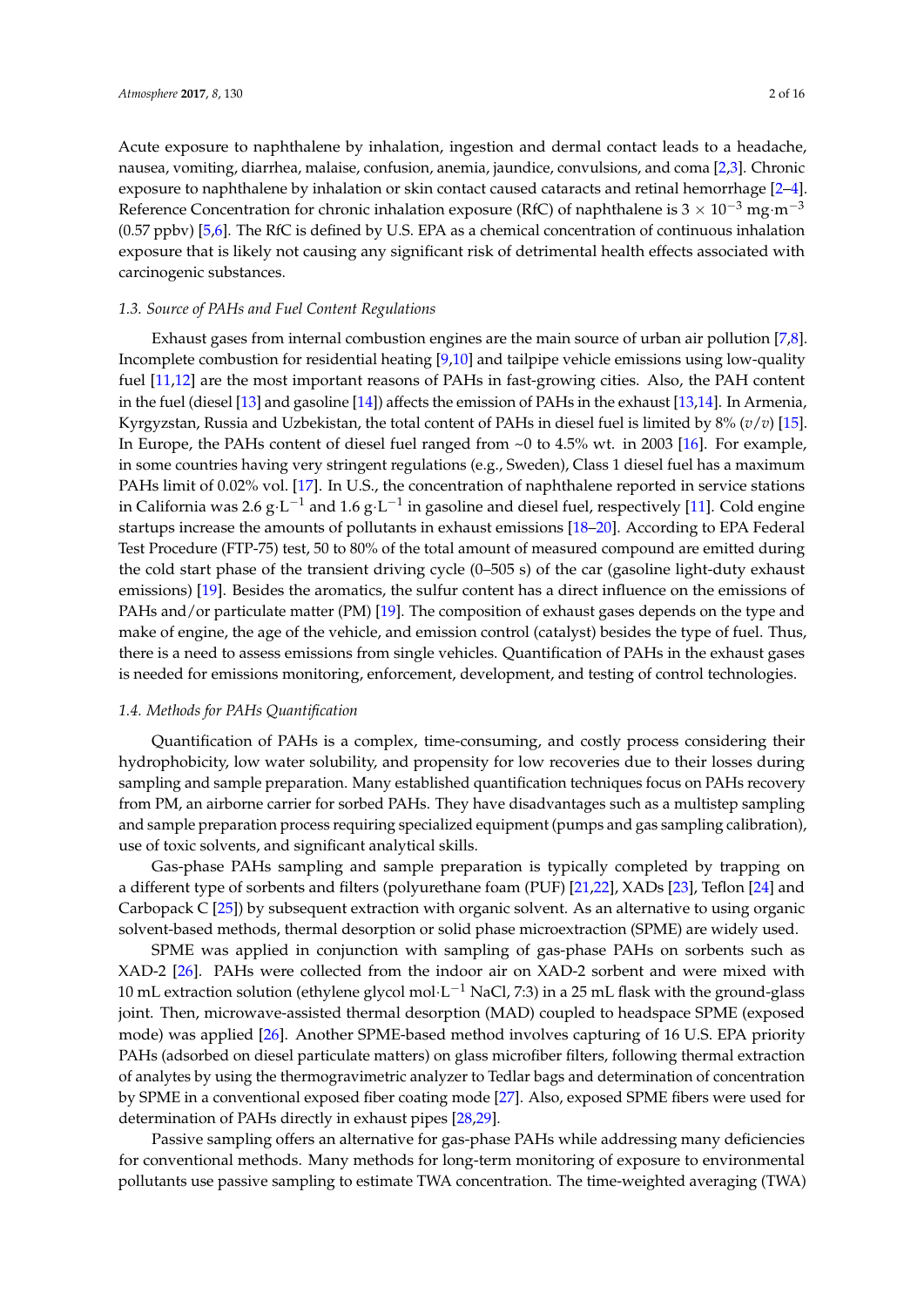approach to sampling could be a useful way to "even out" these variations during sampling from vehicle exhaust gases, i.e., a source that is inherently variable [\[30\]](#page-14-9). Passive sampling is based on the diffusion of the analyte, either into a large sorbent bed (e.g., passive badges) or onto the retracted SPME fiber. The relatively large size of typical passive badges (10 to 40 mm I.D.) limits their applicability for vehicle tailpipe emissions. The small size of SPME needle (0.64 mm O.D.) is suitable for insertion in narrow conduits with minimal practical considerations.

#### *1.5. SPME for Sampling of Vehicle Exhaust Gases*

Until now, SPME was used for sampling and quantitative analysis of PAHs in water [\[31\]](#page-14-10), soil [\[32–](#page-14-11)[35\]](#page-14-12) and in ambient air [\[28\]](#page-14-7). There are few studies using SPME for sampling PAHs in exhaust gases [\[27–](#page-14-6)[29\]](#page-14-8). In previous studies [\[27](#page-14-6)[–29\]](#page-14-8), SPME fibers were used in a conventional exposed mode (i.e., SPME fiber is sampling outside of the needle housing). Pancenti et al. (2014) reported testing eight different vehicles for exhaust emission sampling: four diesel cars, a gasoline car, heavy-duty diesel truck and two motorcycles directly in the exhaust pipe for 150 s using 7 µm polydimethylsiloxane (PDMS) coating [\[28\]](#page-14-7). Gaseous PAHs were responsible for 73–96% of the total 26 PAHs mass in gasoline engine samples [\[28\]](#page-14-7). Ballesteros et al. (2009) developed a method of determination of 16 EPA PAHs concentrations in the exhaust gas of 4-cylinder, 4-stroke, turbocharged, inter-cooled, 2.2 L diesel engine involving capture of diesel PM on glass microfiber filters, followed by thermal desorption of analytes in diesel PM from filters into Tedlar bags, and then using  $100 \mu m$  PDMS for extraction from Tedlar bags [\[27\]](#page-14-6). It was found that emissions of the naphthalene were higher than those other light PAHs [\[27\]](#page-14-6).

Koziel et al. (2001) collected diesel exhaust samples from a truck using exposed 7  $\mu$ m PDMS SPME fiber for 1 to 16 min [\[29\]](#page-14-8). It was established that PAHs with lower molecular weights (naphthalene, acenaphthylene, acenaphthene, fluorene, phenanthrene, anthracene, fluoranthene, and pyrene) were likely to be in the gas phase and adsorbed on SPME fiber. PAHs with higher molecular weights (chrysene, benzo[a]pyrene and indenopyrene) were likely to be in the solid phase and stuck on metallic parts of SPME fiber. It was suggested that solid particles were "glued" to PDMS coating [\[29\]](#page-14-8). The follow-up paper by Odziemkowski et al. (2001) showed the "glued" immobilized single particles from diesel exhaust could be analyzed using Raman spectroscopy [\[36\]](#page-14-13).

Sampling with exposed SPME fiber in fast flowing gas with PM and soot could be problematic due to the possibility of mechanical damage, overloading with PM, and an inherent variability associated with analyte partitioning between PM and gas phases. In our previous research, Woolcock et al. [\[37](#page-14-14)[,38\]](#page-14-15), Baimatova et al. [\[30\]](#page-14-9), and Koziel et al. [\[29\]](#page-14-8) addressed these concerns by proposing to use retracted SPME sampling for benzene, toluene, ethylbenzene and *o*-xylene (BTEX) in hot gas streams from syngas plant, vehicle exhaust, and phenolics, mercaptans and a heterocyclic amine in potentially infectious process reactor air. Baimatova et al. [\[30\]](#page-14-9) and Koziel et al. [\[39\]](#page-15-0) showed that the adsorption to metallic surfaces of SPME assembly is significant, reproducible, yet can be controlled and accounted for. Adsorption to metallic SPME assemblies is likely more of a concern for PAHs but was not assessed before.

SPME technology is relatively simple, time-saving, and solventless. Sampling, extraction, concentration and the introduction of the sample are reduced into one-step. This decreases cost, reduces need for highly-skilled analysts and equipment requirements, and can increase the sensitivity of the analysis. These advantages of SPME, i.e., acceptable analytical performance at low cost, can be attractive for scientists and engineers studying air pollution at low budgets. Thus, the selection of SPME as an alternative approach can provide simpler and more efficient determination of TWA naphthalene in exhaust gases of internal combustion engines.

#### *1.6. Objectives*

The objective of this study was to develop the method for quantification of naphthalene TWA concentrations in exhaust gases by passive sampling with retracted SPME and analysis on gas chromatography–mass spectrometry (GC-MS). The effects of (1) variability of SPME fibers quality,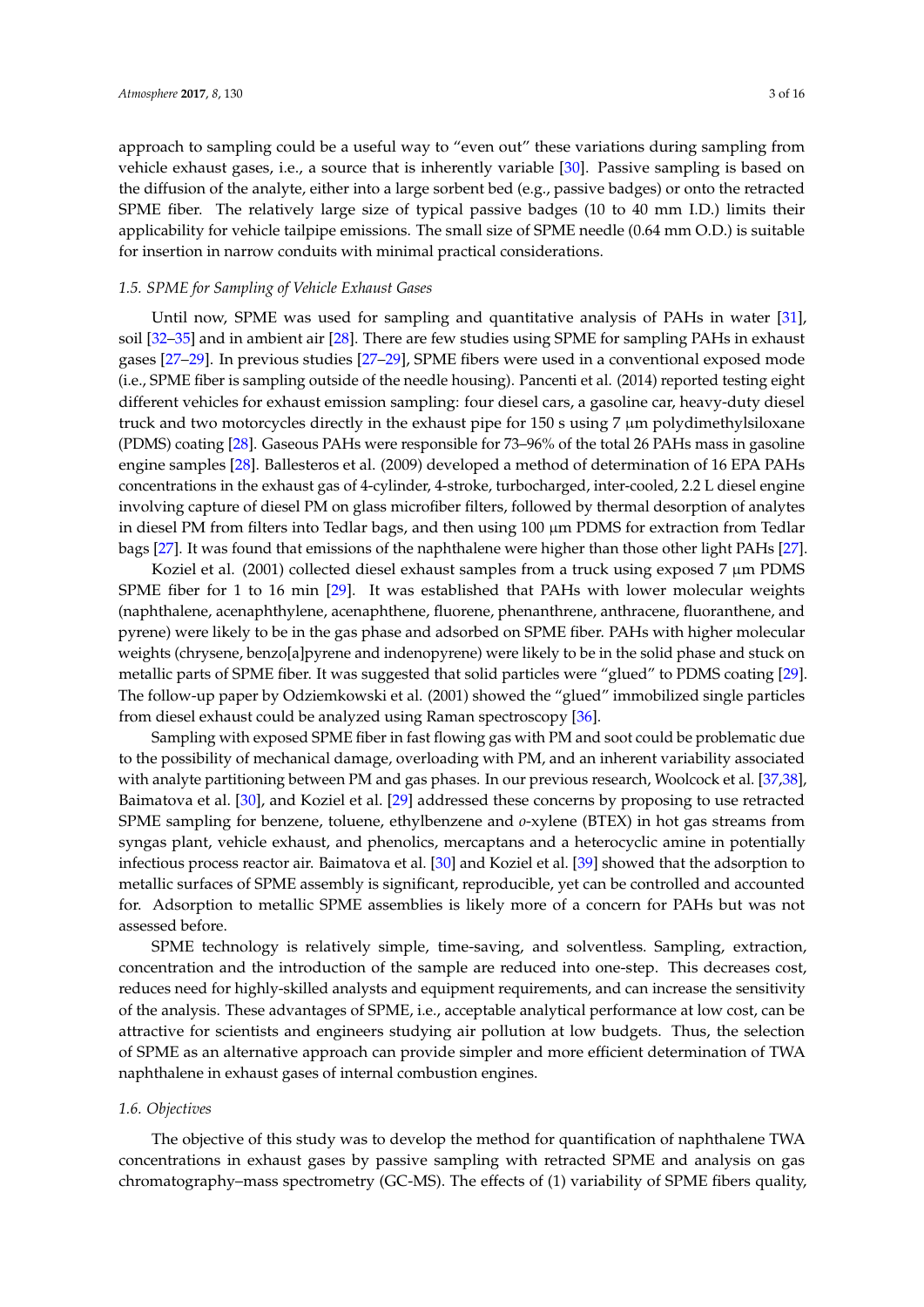(2) losses during sample storage time, (3) sampling time, (4) concentrations, (5) fiber retraction depth, and the (6) interfering contribution of extraction by metallic parts of SPME needle assembly itself were studied. Finally, the new method was tested on exhaust gases from idling pickup truck and a tractor and compared side-by-side with a direct injection of sampled exhaust gas method. The working hypotheses were that (a) the contribution of adsorption by metallic SPME assembly parts is reproducible yet significant for naphthalene, a semi-volatile PAH with multiple aromatic rings, and greater than those observed [\[30\]](#page-14-9) for the mono-aromatic group BTEX group and that (b) naphthalene can be quantified in vehicle exhaust gas using the retracted fiber TWA-SPME approach when the contribution to extraction via SPME metallic parts is accounted.

This work builds on the development TWA method for determination BTEX in exhaust gases [\[30\]](#page-14-9) and hot syngas process gas [\[37](#page-14-14)[,38\]](#page-14-15) with retracted SPME fibers for lower molecular weight compounds. It was shown that the TWA model based on Ficks' law works reasonably well for BTEX when the contribution of extraction by metallic parts of the SPME assembly is accounted for [\[30\]](#page-14-9). This contribution is reproducible and dependent on the type of compound [\[30\]](#page-14-9). Thus, it is critically important to assess that contribution for other key air pollutants with larger molecular weight and more complex structure and properties so that the TWA-SPME approach has a wider applicability.

#### **2. Theory**

#### *2.1. Passive TWA Naphthalene Gas Sampling with Retracted SPME Fiber*

Gas-phase naphthalene TWA sampling with retracted SPME fibers is controlled by diffusion from the SPME needle opening to the retracted SPME fiber. TWA concentration (*Cg*) of naphthalene in air flow was estimated by Fick's Law. SPME gas sampling rate with retracted SPME fiber was controlled by gas-phase molecular diffusion coefficient for naphthalene (*Dg*) and retraction depth (*Z)*.

$$
C_g = \frac{m \times Z}{D_g \times t \times A} \tag{1}
$$

where:

*m* = naphthalene mass extracted by fiber coating (mg);

*Z* = SPME fiber retraction depth (diffusion path length) (cm);

 $D_g$  = gas-phase naphthalene diffusion coefficient (cm<sup>2</sup>·s<sup>-1</sup>);

 $t =$  extraction (sampling) time (s);

 $A = \text{cross-sectional area of SPME needle opening (cm}^2).$ 

#### *2.2. Contribution of Adsorption by Metallic Parts of SPME Needle Assembly*

The contribution of mass extracted on fiber needle metallic surfaces to the whole extraction process needs to be considered. It is recommended that simultaneous extractions with retracted "broken" fibers (i.e., SPME stainless steel assembly without coating) and SPME fibers with all extraction parameters kept identical are made. Then, the contribution of extraction by metallic surfaces can be subtracted from mass extracted by the SPME fiber [\[30\]](#page-14-9). Baimatova et al. [\[30\]](#page-14-9) showed that the "broken" fiber acted like a reliable "sampling device" (i.e., extractions with low variability among replicates for BTEX), thus, making it possible to quantify this effect.

#### **3. Experiments**

#### *3.1. Chemicals*

Naphthalene (99.7% purity) was purchased from Sigma-Aldrich (St. Louis, MO, USA). Methanol (HPLC grade) was obtained from AppliChem (Darmstadt, Germany). Ultra-high purity helium (99.99% purity) was obtained from Air Gas (Des Moines, IA, USA).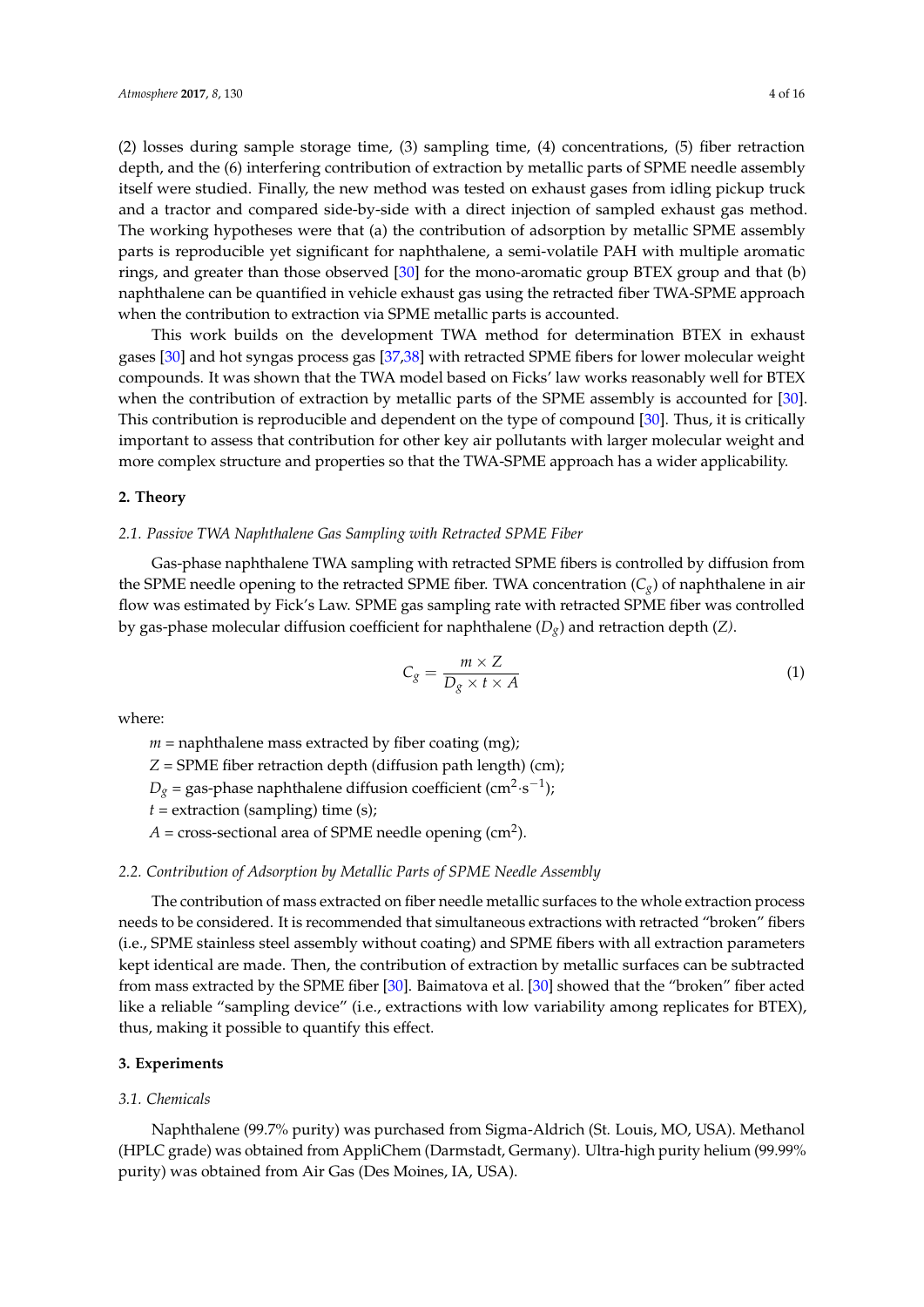#### *3.2. SPME Conditions*

All extractions were completed using a manual SPME holder with 100  $\mu$ m (PDMS), 85  $\mu$ m polyacrylate (PA) and 65 µm PDMS/divinylbenzene (DVB) (Supelco, Bellefonte, PA, USA), fibers. The manual holder was modified for sampling with retracted SPME fiber, according to Koziel and Pawliszyn [\[40\]](#page-15-1). Additional notches were milled into the holder *Z*-slot to retract fiber inside the needle for precisely 5, 10, 15, 20, 25 and 30 mm.

## <span id="page-4-0"></span>*3.3. GC-MS Conditions*

The analyte was desorbed from the SPME fiber and analyzed on 6890N/5975C (Agilent, Santa Clara, CA, USA) GC-MS equipped with split/splitless inlet. For separation of naphthalene, a 30 m  $\times$  0.53 mm BP-20 (SGE Analytical Science, Ringwood, VIC, Australia) column with film thickness 0.50 µm was used. The constant flow of He in the column was 7.5 mL·min−<sup>1</sup> . The column flow rate was higher than typical because of a permanent 1:4 split at the end of the GC column to an olfactometry port (not used for this research). The ion source, quadrupole and MS interface temperatures were 230, 150 and 240 ◦C, respectively. The GC injection port was working in splitless mode at 240  $\degree$ C; purge activation time was 1 min. Oven temperature was programmed from initial 70 °C (held for 0.5 min) to 240 °C at the heating rate of 20 °C·min<sup>-1</sup>. Retention time for naphthalene was 5.80 min. Detection was carried out in a SIM mode at  $m·z^{-1}$  127 and 128 for selective detection and quantification of naphthalene. Total GC run time was 14 min.

#### *3.4. MS Detector Calibration with Naphthalene Standard Solution*

Naphthalene purity was confirmed by its direct injection to GC-MS. A methanolic solution of 5.5 mg of crystal naphthalene was completely dissolved in 5.0 mL of solvent. The concentration of the analyte in the prepared solution made up 1.10 mg·mL<sup>-1</sup>. On the second dilution, a 10 µL of the first solution was diluted with 990 µL of MeOH to the concentration of 10.0 ng·mL<sup>-1</sup> and diluted again to concentrations of 10, 30, 50, 100, 300, 500, 1000 and 3000  $pg \cdot \mu L^{-1}$ , respectively. All prepared standards were analyzed in triplicates. Resulting chromatographic peaks were integrated and identified using previously established retention times of single analytes. Detector response was plotted using MSD ChemStation software and MS Excel software. Obtained detector calibrations were linear in the whole studied concentration range with coefficients of determination  $R^2 > 0.999$  (Figure S1), and relative standard deviations (RSDs) ranged from 3 to 6%.

Detector response factors (RFs) (i.e., slopes of calibrations) for target analytes were used to estimate experimental mass extracted onto SPME using experimental RFs for naphthalene peak area (PA) counts.

#### *3.5. Method Detection Limits (MDLs)*

*MDL*s were calculated using following formula:

$$
MDL = t \times SD \tag{2}
$$

where:

*t* = the student's value at 95% confidence level and *SD* estimate with *n* − 1 degrees of freedom; *SD* = the standard deviation of 10 replicates;

*MDL* for  $p = 0.95$  was then estimated at 11.5 ppb or 0.06 mg·m<sup>-3</sup>.

#### *3.6. Standard Gas Generation System*

Standard gases were used for calibrations of MS detector and extractions with retracted SPME fibers. The standard gas generation system was modified and constructed based on a design described elsewhere [\[30\]](#page-14-9). Standard gas generation system was built to continuously deliver gas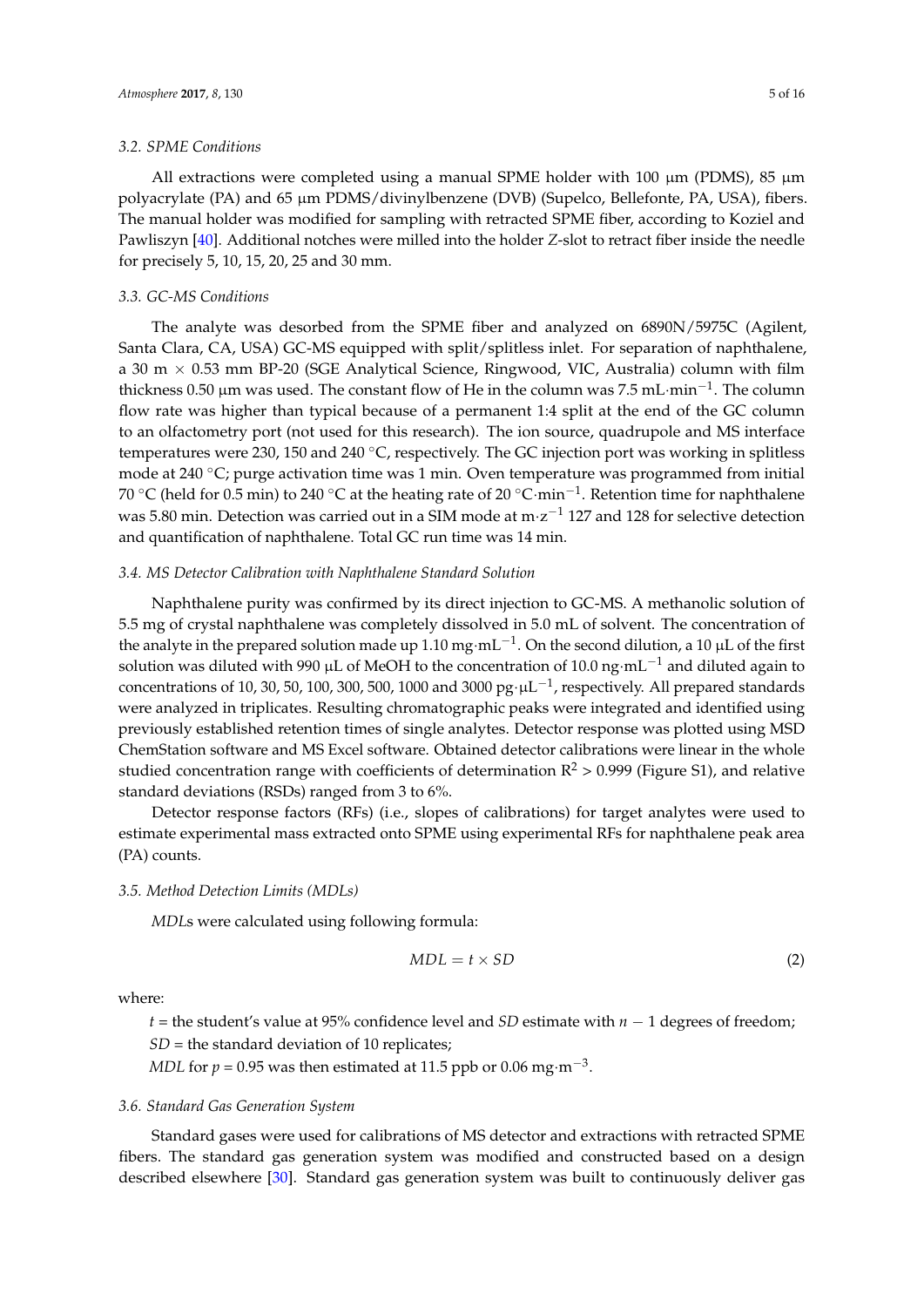to simulate dynamic conditions (flowing gas) and temperatures near tailpipe end of a typical engine exhaust. Dynamic gas generation minimized potential problems with target compound losses due to sorption/desorption onto surfaces [\[41,](#page-15-2)[42\]](#page-15-3), i.e., an especially crucial aspect of research with PAHs. Theoretical (desired) naphthalene concentration for a compound "*i*" to be generated in the system was calculated similarly as shown in [\[30\]](#page-14-9).

#### *3.7. Variability Associated with the Same SPME Fiber Type and Fiber Coating Type*

Observations from preliminary experiments suggested that fiber types had an apparent effect on precision. Thus, the goal of this experiment was to study variability between SPME fiber coatings of the same type using three of PDMS, three of PA, and three of DVB randomly selected fibers. The concentration of naphthalene in the standard gas system was set to  $C_g = 2.0$  ppm,  $T = 40$  °C,  $t = 60$  min. Two diffusion path lengths were set to  $Z = 10$  mm. The 100  $\mu$ m PDMS coating was chosen for further work as a result of these experiments.

#### *3.8. Effects of Storage Time and Temperature on Analyte Mass Loss*

Analyte losses were studied for a practical application scenario for a sampling of gas exhaust in the field, cold storage and transportation, and time lag between sampling and analysis in the lab. The following parameters were used: 100  $\mu$ m PDMS (*n* = 3), *Z* = 10 mm, *C<sub>g</sub>* = 2.0 ppm, storage temperature = 23 °C and 0 °C. Storage time = 0 (immediate injection), 15, 30, 45 and 60 min, respectively.

## *3.9. Effects of t, Cg, Z and Adsorption by Metallic SPME Assembly: Verification of Fick's Law Model for TWA-SPME Gas Sampling of Naphthalene*

Fick's Law model for passive sampling with retracted SPME fiber was tested. Effects of several operating parameters for practical gas sampling were tested. These include *t*, *Cg*, and *Z*. For the experiments testing the effect of *t*, the following parameters were used: *t* = 30, 60, 180, 540, 1440 and 2880 min, while others were kept constant, i.e.,  $Z = 10$  mm,  $C_g = 2.0$  ppm. Set of  $n = 3100$  µm PDMS fibers and a set of "broken" fibers (i.e., for testing of the adsorption on metallic parts) of the  $100 \mu m$ PDMS type was used. There was no statistical difference between the performance of the SPME fibers or metal assemblies as determined by a t-test. For the experiments testing the effect of retraction depth *Z*, the following parameters were used: *Z* = 7, 10 and 20 mm while  $t = 9$  h,  $T = 40$  °C,  $C_g = 5.9$  mg·m<sup>-3</sup> (2.0 ppm) were kept constant. For the experiments testing the effect of concentration, i.e., calibrations of SPME and direct injection method, the following parameters were used: *Cg* for naphthalene ranged from 0.1 to 12 ppm while other parameters were kept constant: i.e.,  $Z = 10$  mm retracted fiber,  $t = 9$  h,  $T = 40 °C$ .

Effect of temperature was not tested. It was assumed that the effect of *T* would be insignificant, similarly to our previous work [\[30\]](#page-14-9) on TWA-SPME and BTEX. Increasing *T* slightly increases the *D<sup>g</sup>* while the effect is offset by lower analyte partitioning to SPME coating at higher *T* [\[43\]](#page-15-4). Compounds with lower molecular weight (BTEX) were affected by the effects of *T* more those with greater molecular weight (naphthalene).

#### *3.10. Verification of TWA-SPME Method for Naphthalene Quantification in Vehicle Exhaust Gas*

A sampling of naphthalene in the diesel exhaust gases was carried out in Iowa on a 2005 Ford F-250 XL Super Duty pickup truck with ~139,200 km mileage and a John Deere 5830 forage harvester, ~30 years old. Exhaust gas sampling setup consisted of a 102 mm o.d. and 1 m length galvanized steel pipe with 7 gas sampling ports equipped with Thermogreen septa, three of them for simultaneous TWA SPME sampling with three fibers, two of them for controlling the contribution of metallic surfaces, one for gas collecting gas into Tedlar gas sampling bags, and the last one for measuring temperature of exhaust gases with a digital thermometer. Gas TWA SPME sampling time was set to 8 h and 100 µm PDMS fibers were used. Retraction depth was *Z* = 10 mm (Figure S1).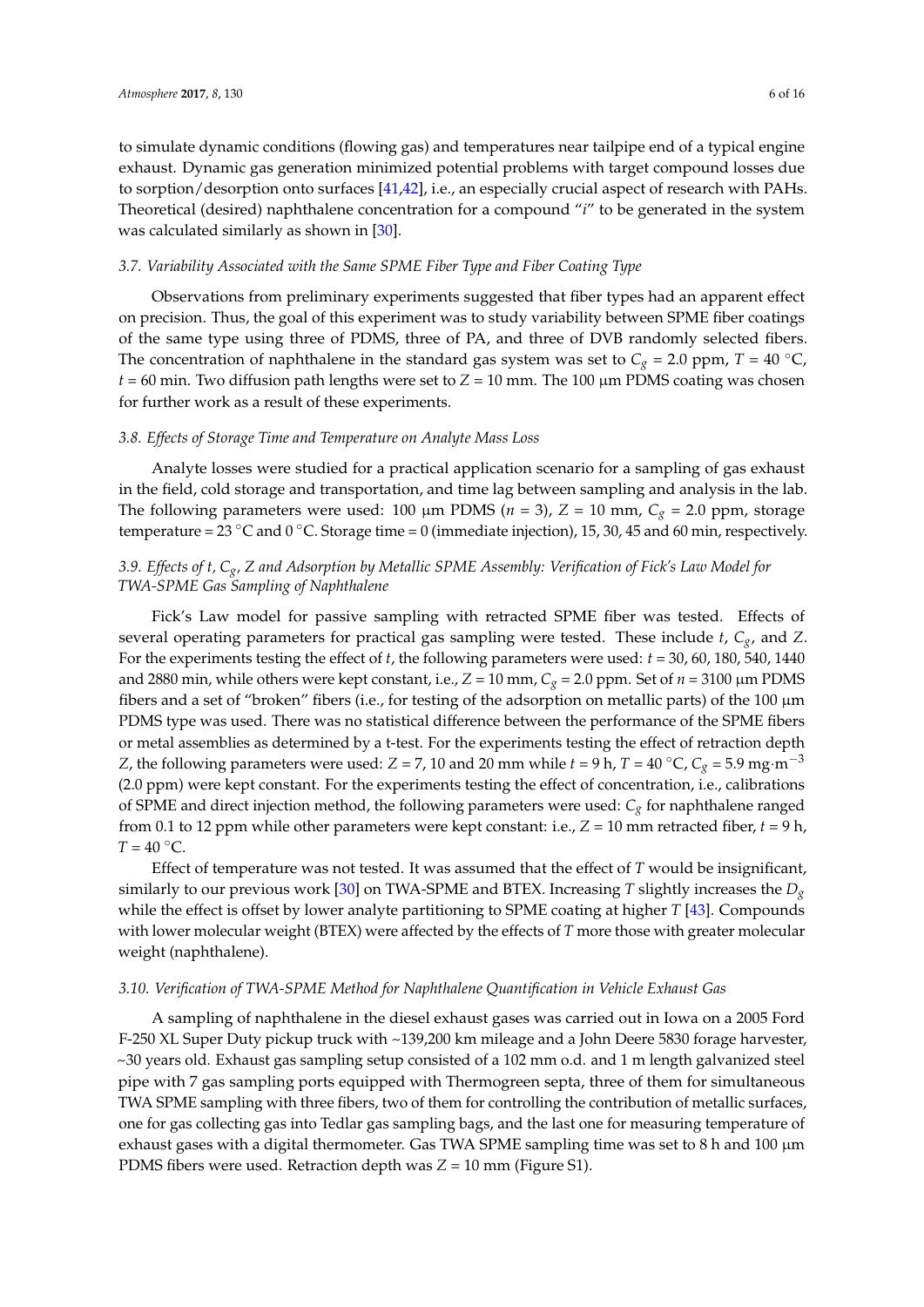Tedlar bags, pumps, and direct injection were used for side-by-side comparisons with retracted SPME approach. Exhaust gases were sampled into 5-L Tedlar bags (Fisher Scientific, Tustin, CA, USA) using air sampling pump (Universal PCXR8, SKC Inc., Pittsburgh, PA, USA) with a set flow rate of 100 mL·min−<sup>1</sup> . Model M-30 Mini Buck calibrator (A.P. Buck, Inc., Orlando, FL, USA) was used for controlling and confirming the gas sampling flow rate. A 10  $\mu$ L gastight microsyringe was used for direct injections of sampled gas. One µL of gas from Tedlar bags was injected into GC at the same parameters as described in Section [3.3](#page-4-0) for comparison with SPME-based measurements.

## **4. Results and Discussion 4. Results and Discussion**

## *4.1. Variability Associated with the Same SPME Fiber Type and Fiber Coating Type 4.1. Variability Associated with the Same SPME Fiber Type and Fiber Coating Type*

<span id="page-6-0"></span>The main goal was to test the effects of SPME fiber type on the mass of naphthalene extracted The main goal was to test the effects of SPME fiber type on the mass of naphthalene extracted in in retracted mode. Our working hypothesis was that the fiber type does not influence the amount of mass extracted (i.e., it follows Fick's law of diffusion and SPME coating acts as a zero sink sorbent). mass extracted (i.e., it follows Fick's law of diffusion and SPME coating acts as a zero sink sorbent). Thus, the goal of the experiment was to study differences in naphthalene extraction effectiveness Thus, the goal of the experiment was to study differences in naphthalene extraction effectiveness within three randomly selected (*n* = 3) PDMS, PA, and DVB fiber coatings, respectively. An Analysis within three randomly selected (*n* = 3) PDMS, PA, and DVB fiber coatings, respectively. An Analysis of variance (ANOVA) analysis of variance showed that the effect of the same type of PDMS, PA, and DVB fiber coating on extracted mass was significant, F(2,6) = 5.49 (Figure 1) while the critical value DVB fiber coating on extracted mass was significant, F(2,6) = 5.49 (Figure [1\)](#page-6-0) while the critical value  $F(2,6)$  is 5.14 at  $p = 0.05$ . This result rejected the null hypothesis.



**Figure 1.** Analysis of variance (ANOVA) between solid-phase microextraction (SPME) fiber coating **Figure 1.** Analysis of variance (ANOVA) between solid-phase microextraction (SPME) fiber coating groups (polydimethylsiloxane (PDMS), polyacrylate (PA) and divinylbenzene (DVB)). groups (polydimethylsiloxane (PDMS), polyacrylate (PA) and divinylbenzene (DVB)).

One plausible explanation is that observed differences between extracted mass by the same One plausible explanation is that observed differences between extracted mass by the same type<br> $\frac{1}{2}$ of PDMS, PA, and DVB fiber coating can be impacted by the variability of SPME fibers within one type ANOVA showed no effect on mass extracted by randomly selected PA and DVB fiber coating of coating.

ANOVA showed no effect on mass extracted by randomly selected PA and DVB fiber coating<br> $\sum_{n=1}^{\infty}$ (Figure [2b](#page-7-0),c),  $F(2,6) = 4.93$  and  $F(2,6) = 4.07$  for PA and DVB fibers, respectively, the critical value  $F(2,6) = 5.14$  at *p* = 0.05. Randomly selected PDMS fibers extract significantly different masses of analytes, F(2,6) = 62.4 (Figure [2a](#page-7-0)), while the critical value F(2,6) = 5.14 at *p* = 0.05. However, reproducible  $\frac{1}{2}$ results with lower RSD (4.6  $\pm$  1.3%) were obtained with PDMS coating (Figure [3\)](#page-7-1). RSDs for PA and  $R$ DVB fiber coating were  $9.4 \pm 5.7\%$  and  $9.0 \pm 2.4\%$ , respectively. The 100 µm PDMS fiber coating  $F_{\rm F}$  and  $F_{\rm F}$  and  $F_{\rm F}$  by preventing additional experiments. was chosen as an optimal fiber for further experiments.

For achieving the highest accuracy by preventing additional errors caused by random differences<br>in a space of the separate for each particular in a space of the separate of the space of the space of the space of the space PDMS fiber for TWA extraction of naphthalene. in SPME fiber efficiency, a separate calibration must be obtained for each particular PDMS fiber for TWA extraction of naphthalene.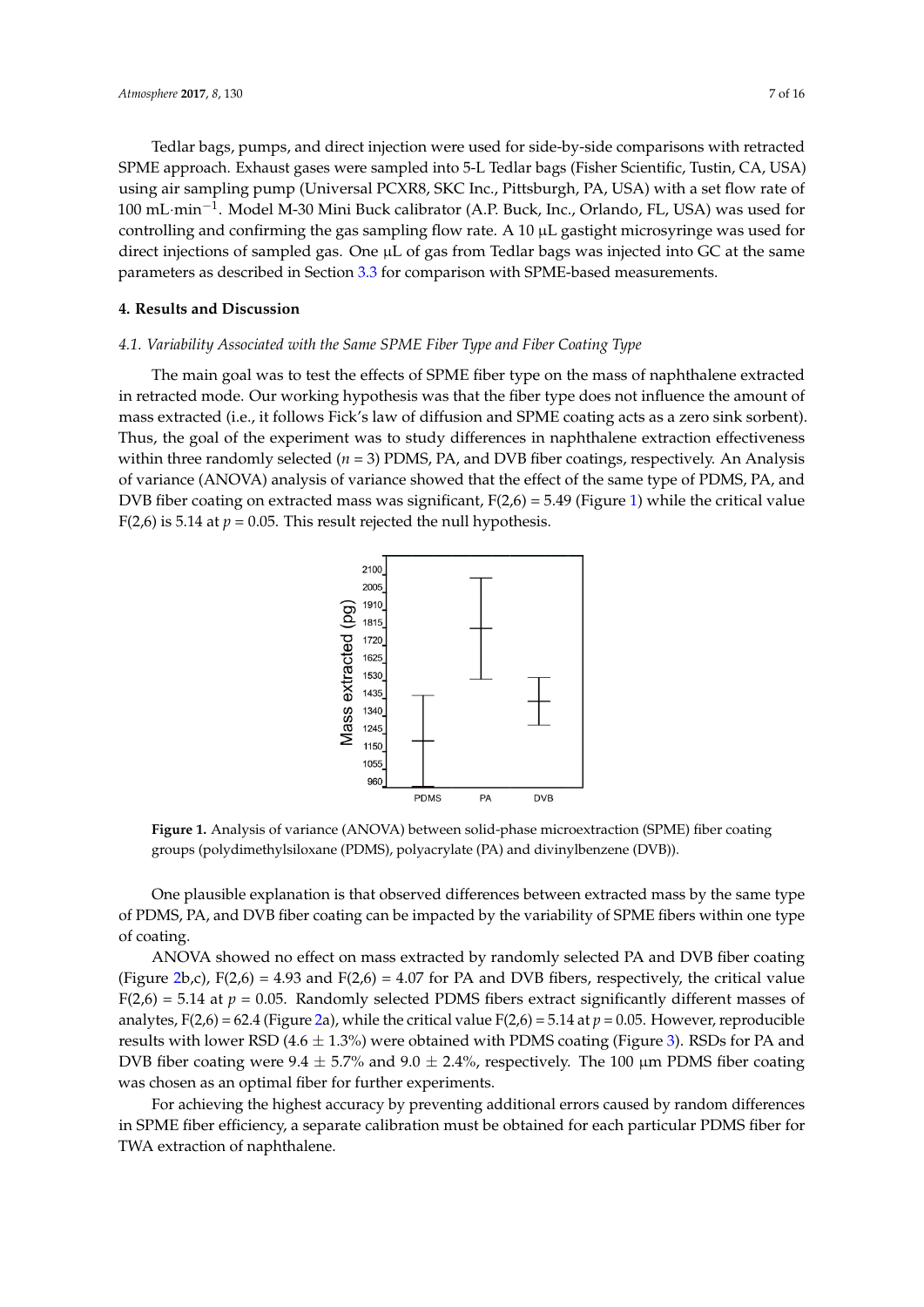<span id="page-7-0"></span>

<span id="page-7-1"></span>Figure 2. ANOVA within fiber groups: (a) PDMS; (b) PA; and (c) DVB.



Figure 3. Relative standard deviations (RSDs) of different fiber types.

## Figure 4 summarizes the effect of storage time and temperature on analyte loss. There were  $\frac{1}{2}$ *4.2. Effects of Storage Time and Temperature on Sample Mass Loss 4.2. Effects of Storage Time and Temperature on Sample Mass Loss 4.2. Effects of Storage Time and Temperature on Sample Mass Loss*

Figure 4 summarizes the effect of storage time and temperature on analyte loss. There  $w$  $0.4\pm0.07\%$ /min and  $0.2\pm0.07\%$ /min sample losses for 0 °C and 23 °C, respectively, within the first hour of storage. Temperature had no significant influence on analyte losses from SPME fiber coating for 0 ( $p = 0.5$ ), 15 ( $p = 0.4$ ), 30 ( $p = 0.3$ ), 45 ( $p = 0.4$ ) and 60 min ( $p = 0.5$ ) of storage time, respectively. Figure 4 summarizes the effect of storage time and temperature on analyte loss. There were There was no apparent benefit to refrigerate samples. was no apparent benefit to refrigerate samples.

<span id="page-7-2"></span>

Figure 4. Effect of storage time at 23 and  $0^{\circ}$ C on the recovery (%) of extracted naphthalene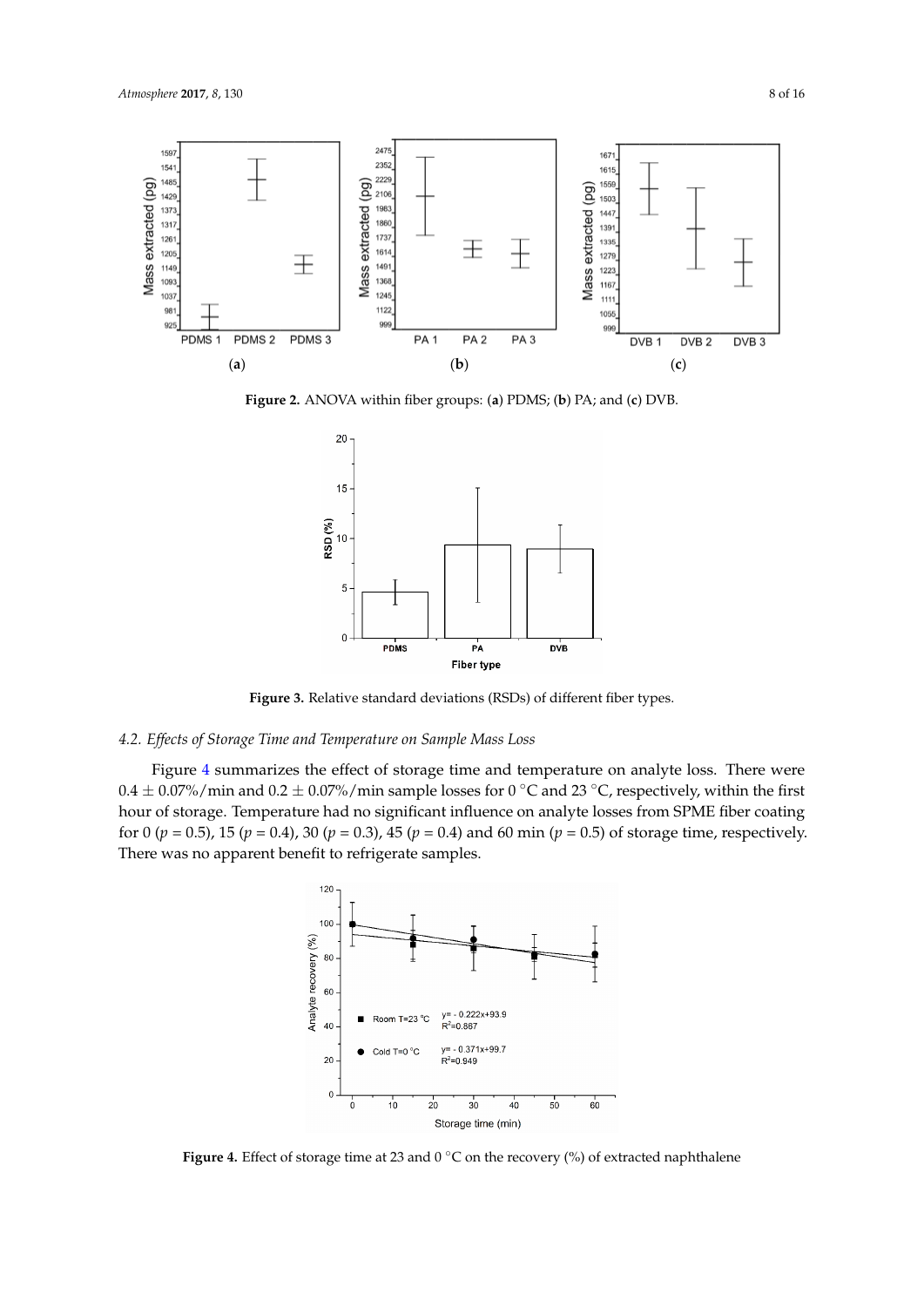#### *4.3. Effect of Sampling Time (t)*

RSDs associated with mass extracted for all studied extraction times varied from 4 to 10%. The use of longer extraction time ( $t \ge 1440$  min) led to the saturation of SPME fiber coating (Figure [5\)](#page-8-0). Thus, the use of longer than  $t \geq 1440$  min is not recommended.

<span id="page-8-0"></span>

Figure 5. Effects of sampling time on the extracted naphthalene mass.  $t = 30$ , 60, 180, 300, 540, 1440, 2880 min. *Z* = 10 mm, *T* = 313 K, *Cg* = 2.0 ppm. 2880 min. *Z* = 10 mm, *T* = 313 K, *Cg* = 2.0 ppm. *Z*  $\frac{1}{2}$  min. *Z*  $\frac{1}{2}$  *T* = 313 **C**<sub>*n*</sub> *T* = 313 **C**<sub>*n*</sub> *T* = 313 **C**<sub>*n*</sub> *C*<sub>*n*</sub> *C*<sub>*n*</sub> *C*<sub>*n*</sub> *T*</del> = 314 **C**<sub>*n*</sub> *C*<sub>*n*</sub> *C*<sub>*n*</sub> *C*<sub>*n*</sub> *C*<sub>*n*</sub> *C*<sub>*n*</sub> *C*<sub>*n*</sub> *C*<sub>*n*</sub> *C*<sub>*n*</sub> *C*<sub>*n*</sub> *C* 

It is also important to consider the contribution of mass extracted by metallic surfaces of SPME assembly to the total mass extracted (Figure 6). Shorter  $t$  (<540 min) were characterized by higher % contribution of metal assembly ranging from 26% to 43%. For extractions longer than 540 min, the % contribution was virtually constant, at 16% (Figure 6). It was caused by "saturation" of metallic surfaces. This effect was reproducible, i.e., RSDs for the % contribution were lower at longer t (540-2880 min) ranging from 17 to 23%. For shorter extraction times (<540 min), RSDs were higher (20-29%). Thus, an optimal sampling time for naphthalene using retracted TWA-SPME is between ~600 and ~1000 min considering minimization of (a) the effects of extraction time and (b) the variability associated with the effect of metallic parts of SPME assembly. In the ~8 to ~48 h sampling time, the contribution of extraction by metallic parts of SPME assembly can be considered constant (16%) and accounted for  $\alpha$  (i.e., subtracted from the total mass extracted) and used for quantification with Equation (1)  $(i.e., subtracted from the total mass extracted)$  and used for quantification with Equation  $(1).$ 

<span id="page-8-1"></span>

Figure 6. Effect of sampling time  $t$  on the % of naphthalene mass extracted onto metallic surfaces of SPME assembly. SPME assembly. SPME assembly.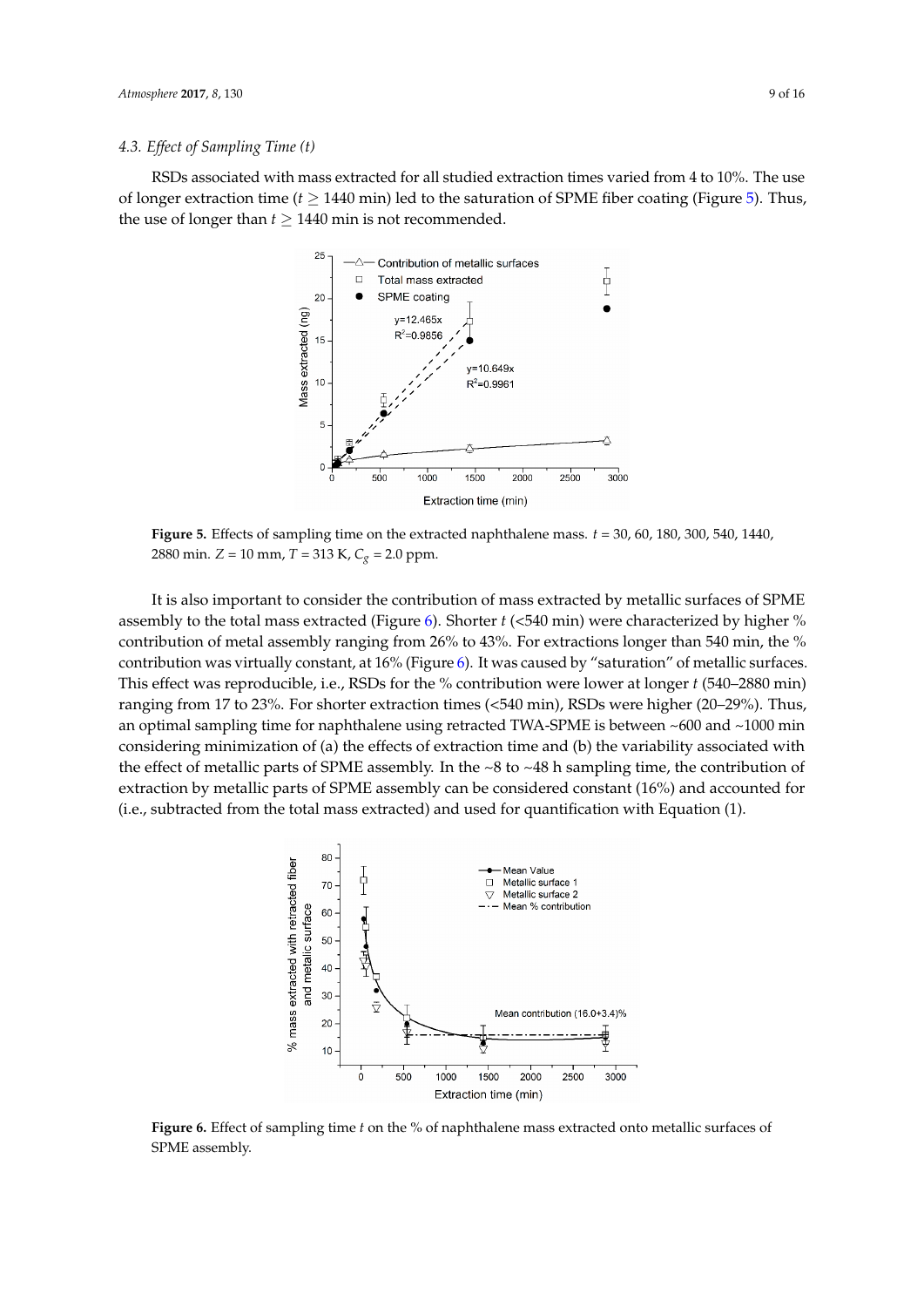Selection of TWA-SPME sampling time needs to be informed by the range of naphthalene concentrations, and thus, it needs to be considered for specific applications. Fiber sorption capacity is the ultimate limitation to assure that TWA-SPME extractions follow the Fick's Law model (Equation (1)). Thus, only shorter sampling times can be used for very high *Cg* (>2 ppm) for naphthalene (e.g., diesel exhaust from low-quality fuel and out-of-tune or cold engine). On the other hand, much longer sampling times are feasible for low  $C_g$  ( $\leq$ 2 ppm) for naphthalene (e.g., diesel exhaust from high-quality fuel and well-performing engine, or ambient air). The method development was on a relative clean system and in many areas the system is not as clean (0.06–0.147  $mg{\cdot}m^{-3}$ ) [44] as those in US (0.008 mg·m−<sup>3</sup> ) [45]. Thus, the sampling time of the proposed method has to be optimized to a specific application. Many practical applications such as ambient air quality measurements, tunnels, and long-term operating diesel engines (e.g., small power stations, trains, oil rigs, cold-climate machinery) can be considered for the TWA-SPME method. *Atmosphere Atmosphere Atmosphere and well-performing engine, or ambient air).* The method development was on a relative clean system and in many areas the system is not as clean  $(0.06-0.147 \text{ mg} \cdot \text{m}^{-3})$  [44] as tho

#### *4.4. Effect of Retraction Depth Z 4.4. Effect of Retraction Depth Z*

The mass and sampling rate were obtained as a function of 1/*Z* at extraction time 540 min The mass and sampling rate were obtained as a function of 1/*Z* at extraction time 540 min (Figure 7). RSDs ranged from 15 to 19%. Percent difference between experimental and theoretical (Figure [7\)](#page-9-0). RSDs ranged from 15 to 19%. Percent difference between experimental and theoretical<br>mass was 39%. Theoretically, an increase of Z can increase the area of the metallic surface of SPME assembly inside protecting needle and increase % contribution of extraction by metallic SPME parts assembly inside protecting needle and increase % contribution of extraction by metallic SPME parts<br>(measured with the "broken" fiber). The % of naphthalene mass extracted by needle assembly and retracted wire were calculated by dividing mass extracted by "broken" fiber to the total mass extracted by SPME assembly (coating + metallic parts). Thus, using a shorter Z is recommended to minimize the % contribution by metallic parts of SPME fiber. retracted wire were calculated by dividing mass extracted by "broken" fiber to the total mass extracted<br>by SPME assembly (coating + metallic parts). Thus, using a shorter Z is recommended to minimize<br>the % contribution by

<span id="page-9-0"></span>

Figure 7. Relationship between sampling rate and diffusion path length.  $T = 40$  °C. Sampling rate (R)  $= m/C_g \times t$  [volume/time]. Sampling conditions:  $t = 9$  h,  $T = 40$  °C,  $C_g = 5.9$  mg·m<sup>-3</sup>.

# *4.5. Effect of Naphthalene Concentration (Cg) 4.5. Effect of Naphthalene Concentration (Cg)*

Calibration plots for naphthalene were linear in the whole studied concentration range  $(0.1-12 \text{ ppm})$  with  $R^2 > 0.99$  (Figure [8\)](#page-10-0).

Method detection limits estimated at  $p = 0.95$  confidence level were 11.5 ppb or 0.06 mg·m<sup>-3</sup>. Calibrations were made for the DI method for comparisons (Table [1\)](#page-10-1). Mean concentrations of naphthalene detected by DI were higher than "theoretical" by 3%. Mean concentrations extracted by SPME were lower than "theoretical" by 54%. It was likely due to a saturation of SPME fiber when subjected to  $C_g = 4$  ppm. The mean % difference for  $C_g < 4$  ppm was 49%. The mean % difference for (higher range)  $C_g > 4$  ppm was 60%. RSDs varied from 2 to 36% and 13 to 21% for DI injection and SPME calibration curves, respectively.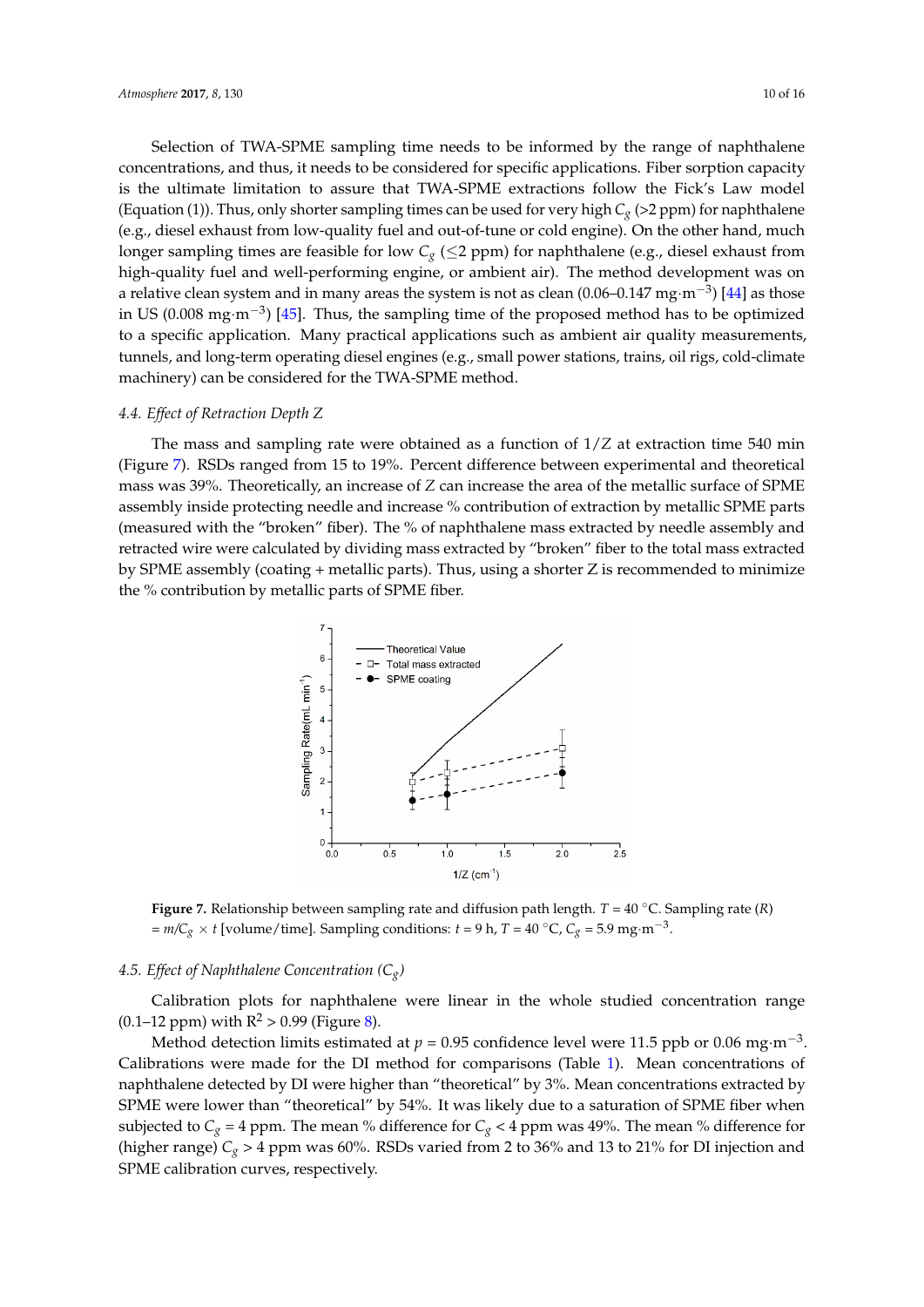<span id="page-10-0"></span>

**Figure 8.** Calibration plots for naphthalene with SPME fiber and direct injection (DI). PDMS 100 µm **Figure 8.** Calibration plots for naphthalene with SPME fiber and direct injection (DI). PDMS 100 µm retracted fiber,  $t = 9$  h,  $Z = 10$  mm,  $T = 40$  °C.  $C_g$  for naphthalene ranged from 0.1 to 12 ppm. MDL P (0.95) = 11.5 ppb or 0.06 mg·m<sup>-3</sup>.

<span id="page-10-1"></span>**Table 1.** Comparison of mean ( $n = 3$ ) experimental (SPME and DI) and theoretical (gas standard)  $C_g$ .

|                         | Experimental $C_g$ , ppm |              |            |      |              |            |  |
|-------------------------|--------------------------|--------------|------------|------|--------------|------------|--|
| Theoretical $C_g$ , ppm |                          | <b>SPME</b>  |            | DI   |              |            |  |
|                         | Mean                     | <b>STDEV</b> | <b>RSD</b> | Mean | <b>STDEV</b> | <b>RSD</b> |  |
| 0.11                    | 0.052                    | 0.007        | 13         | 0.15 | 0.02         | 16         |  |
| 0.58                    | 0.25                     | 0.04         | 15         | 0.60 | 0.11         | 18         |  |
| 2.3                     | 1.2                      | 0.3          | 21         | 2.0  | 0.3          | 14         |  |
| 4.6                     | 2.7                      | 0.5          | 18         | 4.1  | 1.5          | 36         |  |
| 12                      | 3.8                      | 0.6          | 15         | 13.0 | 0.2          | 1.5        |  |

#### *4.6. Validation of TWA-SPME Method for Naphthalene Quantification in Vehicle Exhaust Gas*

The developed method was applied for measuring the concentration of naphthalene in exhaust gases of full-size pickup (Table [2,](#page-10-2) Figure S2) and tractor. TWA-SPME sampling was tested for longer (8 h) and shorter (1 h) sampling times. RSDs for TWA-SPME sampling were 16, 21 and 27%. DI analyses were below method detection limits.

**Table 2.** Measured naphthalene concentration in exhaust gases and sampling conditions.

<span id="page-10-2"></span>

| Vehicle          | Z, mm | $t.$ h | $T \circ C^*$ | $C_g$ , mg·m <sup>-3</sup> |        |         |            |
|------------------|-------|--------|---------------|----------------------------|--------|---------|------------|
|                  |       |        |               | <b>TWA SPME Mean</b>       | RSD(%) | DI Mean | <b>RSD</b> |
| Full-size pickup | 10    |        | $27 - 95$     | $(0.08 \pm 0.02)$          |        | n/d     | n/d        |
| Full-size pickup |       |        | $27 - 75$     | $(0.3 \pm 0.05)$           | 16     | n/d     | n/d        |
| Tractor          | 10    |        | $27 - 122$    | $(0.2 \pm 0.05)$           | 27     | n/d     | n/d        |

**\*** Note: Range of temperatures measured from cold start to hot engine run. DI-concentration measured by direct injection is sampled gas onto GC column. n/d: not detected.

Table [3](#page-11-0) presents naphthalene concentrations in exhaust gases reported in the literature. Concentrations of naphthalene found in exhaust of Perkins Prima diesel engine used in UK [\[44\]](#page-15-5) and in Mazda E5 used in Taiwan [\[46\]](#page-15-7) were within the range of concentrations determined with the method proposed in this study.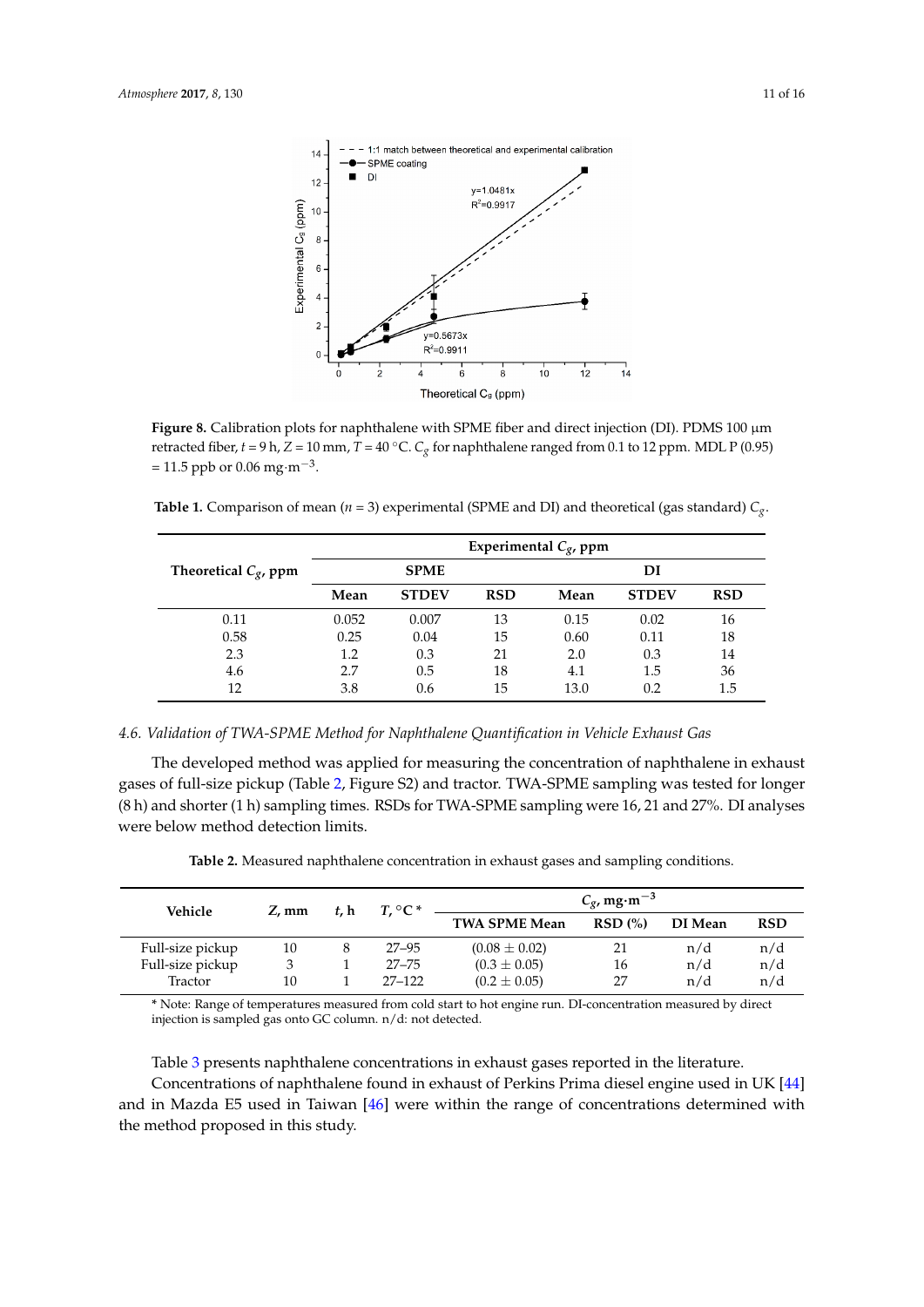| <b>Vehicle Characteristics</b>                                            |                         |                                      | <b>Type of Sampling</b>                                                                                                                                                                                                                                                                                                                                                 | <b>Country of Study</b> | Concentration                          |            |  |  |
|---------------------------------------------------------------------------|-------------------------|--------------------------------------|-------------------------------------------------------------------------------------------------------------------------------------------------------------------------------------------------------------------------------------------------------------------------------------------------------------------------------------------------------------------------|-------------------------|----------------------------------------|------------|--|--|
| Model                                                                     | Year                    | Mileage, km                          |                                                                                                                                                                                                                                                                                                                                                                         |                         | Range, mg $\cdot$ m $^{-3}$            | References |  |  |
| Diesel exhaust                                                            |                         |                                      |                                                                                                                                                                                                                                                                                                                                                                         |                         |                                        |            |  |  |
| Ford F-250 XL Super Duty pickup truck                                     | 2005                    | ~139,200                             | TWA SPME 8 h                                                                                                                                                                                                                                                                                                                                                            |                         | $(0.08 \pm 0.02)$                      |            |  |  |
| Ford F-250 XL Super Duty pickup truck<br>John Deere 5830 forage harvester | 2005<br>$\sim$ 30 years | ~139,200<br>$\overline{\phantom{0}}$ | TWA SPME 1 h                                                                                                                                                                                                                                                                                                                                                            | <b>USA</b>              | $(0.30 \pm 0.05)$<br>$(0.20 \pm 0.05)$ | This study |  |  |
| Perkins Prima diesel engine                                               |                         |                                      | Exhaust gas sampling was performed using<br>the total exhaust solvent stripping apparatus<br>(TESSA) sampling system. The TES was dissolved<br>in hexane (1 mL) and transferred quantitatively to<br>the top of a slurry-packed silica column.<br>The silica was cleaned by Soxhlet extraction with<br>DCM for 24 h before being fully activated at<br>185 °C for 12 h. | UK                      | 0.026                                  | [44]       |  |  |
| Mazda E5 with Premium leaded gasoline                                     |                         | 100,00                               | Collected with XAD-2 adsorbent, extracted by<br>Soxhlet for 24 h, with a mixed solvent $(n$ -hexane                                                                                                                                                                                                                                                                     | Taiwan                  | $0.0615 - 0.120$ *                     | [46]       |  |  |
| Mazda E5 with 92-Lead-free gasoline                                       |                         |                                      | and dichloromethane, $v: v = 1:1$ , 500 mL each).<br>The extract was concentrated by purging with                                                                                                                                                                                                                                                                       |                         | $0.0882 - 0.146*$                      |            |  |  |
| Mazda E5 with 95-Lead-free gasoline                                       |                         |                                      | ultrapure nitrogen (flow rate $1.0 L/min$ ) to $2 mL$                                                                                                                                                                                                                                                                                                                   |                         | $0.0875 - 0.147$                       |            |  |  |

## **Table 3.** Comparison of measured naphthalene concentrations with other studies.

<span id="page-11-0"></span>**\*** Concentration range under 4 specified operating conditions (idling and 3 cruising speeds of 40 km/h, 80 km/h, and 120 km/h).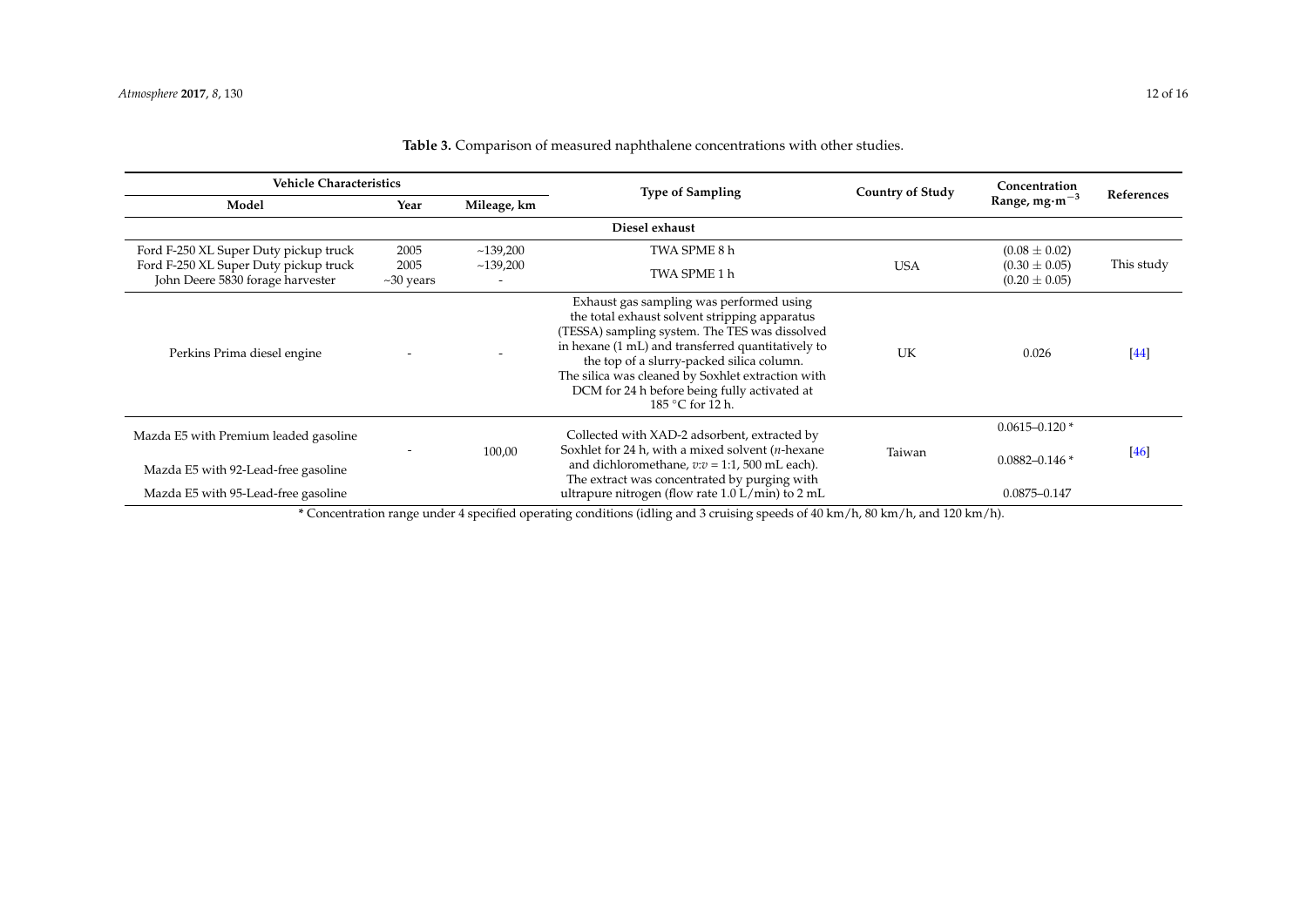## **5. Conclusions**

The new method for quantification of TWA concentrations of naphthalene in exhaust gases using retracted SPME fibers and GC-MS was developed. The following conclusions can be made about the effects of sampling parameters on the SPME method:

- i The effects of variability of SPME fibers quality on mass extracted are significant. ANOVA showed no effect on mass extracted by randomly selected PA and DVB fiber coating, while randomly selected PDMS fibers extract significantly different masses of analytes. However, reproducible results with lower than 5% RSD were obtained with PDMS coating, which was chosen as an optimal fiber for further experiments.
- ii Losses during sample storage time ranged from  $\sim 0.2 \pm 0.07\%$ /min and  $0.4 \pm 0.07\%$ /min sample losses for 23 ◦C and 0 ◦C, respectively. Storage temperature had no influence on sample recovery from SPME fiber coating. Sample storage in cool temperatures does not appear to have practical benefits.
- iii SPME fiber coating was saturated by using a sampling time of longer than 1440 min.
- iv Effects of gas concentrations on naphthalene mass extracted with TWA-SPME were linear in the whole studied concentration range (0.1–12 ppm) with  $R^2 > 0.99$ . Mean masses extracted by SPME were lower than predicted by theory by 54%. It was likely due to a saturation of SPME fiber when subjected to  $Cg = 4$  ppm. The mean % difference for (lower range)  $Cg < 4$  ppm was 49% for naphthalene. The mean % difference for (higher range)  $C_g > 4$  ppm was 60%.
- v Effects of fiber retraction depth % of naphthalene mass were calculated by dividing mass extracted by "broken" fiber to the total mass extracted by SPME assembly (coating + metallic parts). Percent difference between experimental and theoretical mass was 39%. It is recommended using a shorter Z to minimize the % contribution by metallic parts of SPME fiber.
- vi The interfering contribution of extraction by (adsorption to) metallic parts of SPME needle assembly itself was reproducible and ranged from 26% to 43% for shorter sampling time (<540 min) and was virtually constant (16%) for sampling time longer than 540 min.
- vii The new method was verified on exhaust gases from idling pickup truck and a tractor and compared side-by-side with a direct injection of sampled exhaust gas method. DI analysis was below method detection limits.
- viii The TWA-SPME approach can be considered for adoption to a wide range of measurements involving volatile organic compounds (VOCs) and semivolatile organics, a condition that careful method development focuses on the variability of SPME fibers, fiber coatings, and quantifying the contribution of extraction (adsorption) to SPME metallic parts.

**Supplementary Materials:** The following are available online at [http://www.mdpi.com/2073-4433/8/7/130/s1,](http://www.mdpi.com/2073-4433/8/7/130/s1) Figure S1: Calibration of MS detector for naphthalene, Figure S2: Side-by-side vehicle exhaust gas sampling using (a) passive sampling with retracted SPME fibers in triplicates and (b) dynamic sampling into a Tedlar bag.

**Acknowledgments:** This research has been supported by the grant from the U.S. Civilian Research & Development Foundation (CRDF) Global Program "2014 Kazakhstan collaborative research travel fellowship" (award number GISX-14-60330-0) and the grant 4185/GF4 of the Ministry of Education and Science of the Republic of Kazakhstan (2015-2017). Authors would like to thank Miras Derbissalin for technical support.

**Author Contributions:** Nassiba Baimatova and Jacek A. Koziel conceived and designed the experiments. Nassiba Baimatova performed the experiments and analyzed the data. Nassiba Baimatova, Jacek A. Koziel and Bulat Kenessov wrote the paper. All authors contributed to shaping the content of the paper during the revisions. All authors have read and approved the final manuscript.

**Conflicts of Interest:** The authors declare no competing financial interests.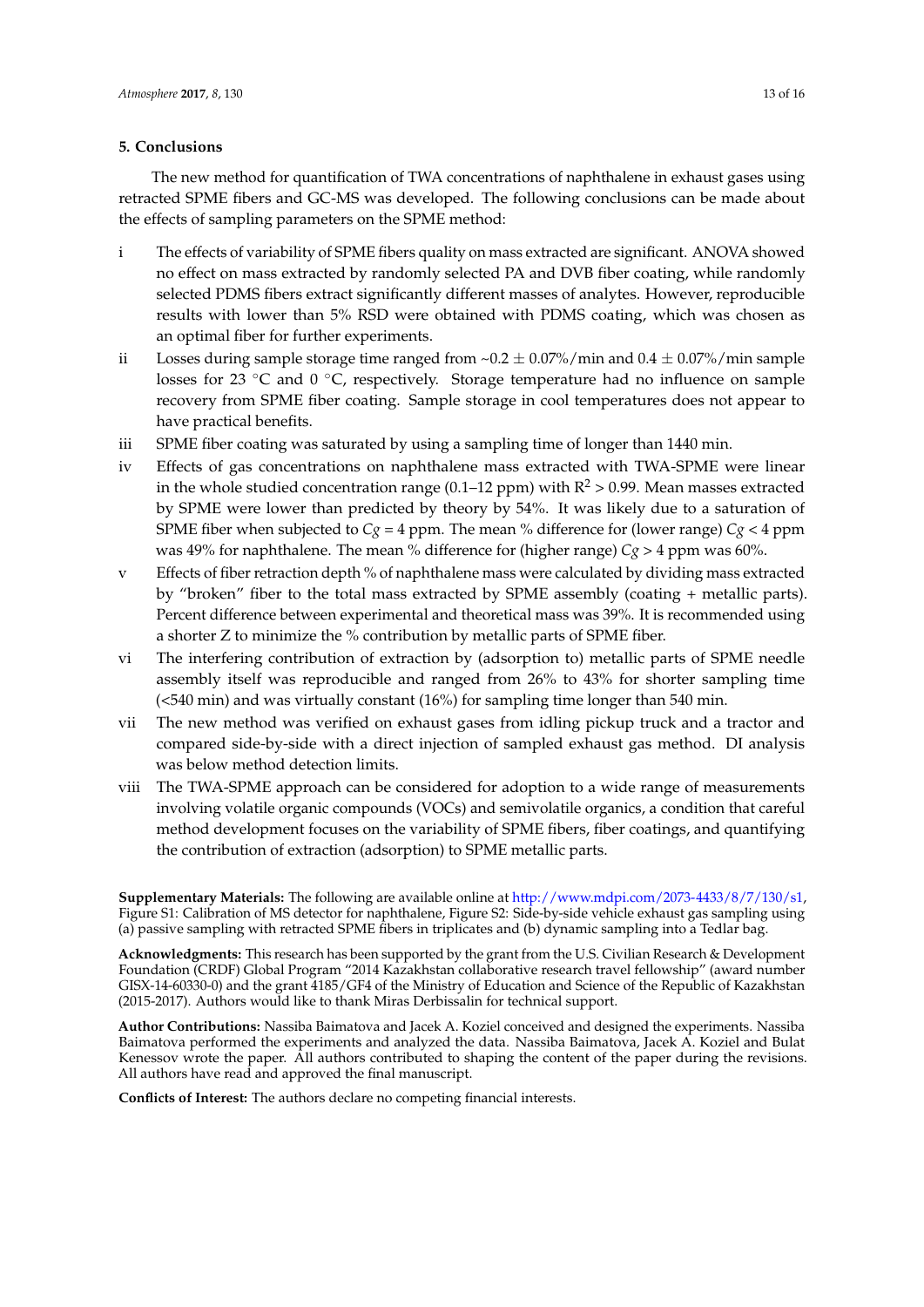#### **References**

- <span id="page-13-0"></span>1. U.S. Environmental Protection Agency. Compendium of Methods for the Determination of Toxic Organic Compounds in Ambient Air. Available online: [https://www3.epa.gov/ttnamti1/files/ambient/airtox/](https://www3.epa.gov/ttnamti1/files/ambient/airtox/tocomp99.pdf) [tocomp99.pdf](https://www3.epa.gov/ttnamti1/files/ambient/airtox/tocomp99.pdf) (accessed on 3 September 2014).
- <span id="page-13-1"></span>2. U.S. Environmental Protection Agency. Naphthalene (CASRN 91-20-3). Available online: [https://cfpub.epa.](https://cfpub.epa.gov/ncea/iris/iris_documents/documents/subst/0436_summary.pdf) [gov/ncea/iris/iris\\_documents/documents/subst/0436\\_summary.pdf](https://cfpub.epa.gov/ncea/iris/iris_documents/documents/subst/0436_summary.pdf) (accessed on 15 September 2014).
- <span id="page-13-2"></span>3. U.S. Environmental Protection Agency. Health and Environmental Effects Profile for Naphthalene. Available online: [https://cfpub.epa.gov/ncea/iris\\_drafts/recordisplay.cfm?deid=49301](https://cfpub.epa.gov/ncea/iris_drafts/recordisplay.cfm?deid=49301) (accessed on 28 January 2015).
- <span id="page-13-3"></span>4. U.S. Environmental Protection Agency. Health Effects Assessment for Naphthalene. Available online: [https://cfpub.epa.gov/ncea/iris\\_drafts/recordisplay.cfm?deid=40598](https://cfpub.epa.gov/ncea/iris_drafts/recordisplay.cfm?deid=40598) (accessed on 15 October 2014).
- <span id="page-13-4"></span>5. U.S. Environmental Protection Agency. Interim Methods for Development of Inhalation Reference Doses. Available online: [https://cfpub.epa.gov/ncea/risk/recordisplay.cfm?deid=35707&CFID=80546352&](https://cfpub.epa.gov/ncea/risk/recordisplay.cfm?deid=35707&CFID=80546352&CFTOKEN=63397154) [CFTOKEN=63397154](https://cfpub.epa.gov/ncea/risk/recordisplay.cfm?deid=35707&CFID=80546352&CFTOKEN=63397154) (accessed on 28 October 2014).
- <span id="page-13-5"></span>6. U.S. Environmental Protection Agency. Methods for Derivation of Inhalation Reference Concentrations and Application of Inhalation Dosimetry. Available online: [https://www.epa.gov/sites/production/files/2014-](https://www.epa.gov/sites/production/files/2014-11/documents/rfc_methodology.pdf) [11/documents/rfc\\_methodology.pdf](https://www.epa.gov/sites/production/files/2014-11/documents/rfc_methodology.pdf) (accessed on 28 November 2014).
- <span id="page-13-6"></span>7. Shaltout, A.A.; Boman, J.; Welz, B.; Castilho, I.N.B.; Al Ashkar, E.A.; Gaita, S.M. Method development for the determination of Cd, Cu, Ni and Pb in PM<sub>2.5</sub> particles sampled in industrial and urban areas of Greater Cairo, Egypt, using high-resolution continuum source graphite furnace atomic absorption spectrometry. *Microchem. J.* **2014**, *113*, 4–9. [\[CrossRef\]](http://dx.doi.org/10.1016/j.microc.2013.10.009)
- <span id="page-13-7"></span>8. De Abrantes, R.; de Assuncao, J.; Pesquero, C. Emission of polycyclic aromatic hydrocarbons from light-duty diesel vehicles exhaust. *Atmos. Environ.* **2004**, *38*, 1631–1640. [\[CrossRef\]](http://dx.doi.org/10.1016/j.atmosenv.2003.11.012)
- <span id="page-13-8"></span>9. Moreira dos Santos, C.Y.; de Almeida Azevedo, D.; de Aquino Neto, F.R. Atmospheric distribution of organic compounds from urban areas near a coal-fired power station. *Atmos. Environ.* **2004**, *38*, 1247–1257. [\[CrossRef\]](http://dx.doi.org/10.1016/j.atmosenv.2003.11.026)
- <span id="page-13-9"></span>10. Liu, K.; Zhang, C.; Cheng, Y.; Liu, C.; Zhang, H.; Zhang, G.; Sun, X.; Mu, Y. Serious BTEX pollution in rural area of the North China Plain during winter season. *J. Environ. Sci. (China)* **2015**, *30*, 186–190. [\[CrossRef\]](http://dx.doi.org/10.1016/j.jes.2014.05.056) [\[PubMed\]](http://www.ncbi.nlm.nih.gov/pubmed/25872726)
- <span id="page-13-10"></span>11. Marr, L.C.; Kirchstetter, T.W.; Harley, R.A. Characterization of polycyclic aromatic hydrocarbons in motor vehicle fuels and exhaust emissions. *Environ. Sci. Technol.* **1999**, *33*, 3091–3099. [\[CrossRef\]](http://dx.doi.org/10.1021/es981227l)
- <span id="page-13-11"></span>12. Heeb, N.V.; Schmid, P.; Kohler, M.; Gujer, E.; Zennegg, M.; Wenger, D.; Wichser, A.; Ulrich, A.; Gfeller, U.; Honegger, P.; et al. Secondary effects of catalytic diesel particulate filters: Conversion of PAHs versus formation of nitro-PAHs. *Environ Sci. Technol.* **2008**, *42*, 3773–3779. [\[CrossRef\]](http://dx.doi.org/10.1021/es7026949) [\[PubMed\]](http://www.ncbi.nlm.nih.gov/pubmed/18546721)
- <span id="page-13-12"></span>13. Westerholm, R.; Li, H. A multivariate statistical analysis of fuel-related polycyclic aromatic hydrocarbon emissions from heavy-duty diesel vehicles. *Environ. Sci. Technol.* **1994**, *28*, 965–972. [\[CrossRef\]](http://dx.doi.org/10.1021/es00054a032) [\[PubMed\]](http://www.ncbi.nlm.nih.gov/pubmed/22191842)
- <span id="page-13-13"></span>14. Westerholm, R.N.; Alsberg, T.E.; Frommelin, A.B.; Strandell, E. Effect of fuel polycyclic aromatic hydrocarbon content on the emissions of polycyclic aromatic hydrocarbons and other mutagenic substances from a gasoline-fueled automobile. *Environ. Sci. Technol.* **1988**, *22*, 925–930. [\[CrossRef\]](http://dx.doi.org/10.1021/es00173a010) [\[PubMed\]](http://www.ncbi.nlm.nih.gov/pubmed/22195714)
- <span id="page-13-14"></span>15. EN 590. Automotive Fuels-Diesel-Requirements and Test Methods. Available online: [http://www.envirochem.](http://www.envirochem.hu/www.envirochem.hu/documents/EN_590_2009_hhV05.pdf) [hu/www.envirochem.hu/documents/EN\\_590\\_2009\\_hhV05.pdf](http://www.envirochem.hu/www.envirochem.hu/documents/EN_590_2009_hhV05.pdf) (accessed on 25 February 2016).
- <span id="page-13-15"></span>16. Hill, N. EU Fuel Quality Monitoring—2002 Summary Report Final report produced for the European Commission, DG Environment. *A E A Technol. Environ.* **2004**, 33–46. Available online: [https://circabc.europa.](https://circabc.europa.eu/sd/a/ae36bf6d-2a23-46e7-b14b-5c15f70efc6d/fqm_summary_2003.pdf) [eu/sd/a/ae36bf6d-2a23-46e7-b14b-5c15f70efc6d/fqm\\_summary\\_2003.pdf](https://circabc.europa.eu/sd/a/ae36bf6d-2a23-46e7-b14b-5c15f70efc6d/fqm_summary_2003.pdf) (accessed on 25 February 2016).
- <span id="page-13-16"></span>17. Aakko, P. PAH Content of Diesel Fuels. Available online: [http://www.vtt.fi/inf/julkaisut/muut/2006/](http://www.vtt.fi/inf/julkaisut/muut/2006/VTT-1155-06-AROM.pdf) [VTT-1155-06-AROM.pdf](http://www.vtt.fi/inf/julkaisut/muut/2006/VTT-1155-06-AROM.pdf) (accessed on 3 March 2015).
- <span id="page-13-17"></span>18. Laurikko, J.; Nylund, N.O. Regulated and Unregulated Emissions from catalyst vehicles at Low Ambient Temperatures. *SAE Tech. Pap.* **1993**, 13. [\[CrossRef\]](http://dx.doi.org/10.4271/930946)
- <span id="page-13-19"></span>19. Westerholm, R.; Christensen, A. Regulated and unregulated exhaust emissions from two three-way catalyst equipped gasoline fuelled vehicles. *Atmos. Environ.* **1996**, *30*, 3529–3536. [\[CrossRef\]](http://dx.doi.org/10.1016/1352-2310(96)00048-9)
- <span id="page-13-18"></span>20. Clairotte, M.; Adam, T.W.; Zardini, A.A.; Manfredi, U.; Martini, G.; Krasenbrink, A.; Vicet, A.; Tournié, E.; Astorga, C. Effects of low temperature on the cold start gaseous emissions from light duty vehicles fuelled by ethanol-blended gasoline. *Appl. Energy* **2013**, *102*, 44–54. [\[CrossRef\]](http://dx.doi.org/10.1016/j.apenergy.2012.08.010)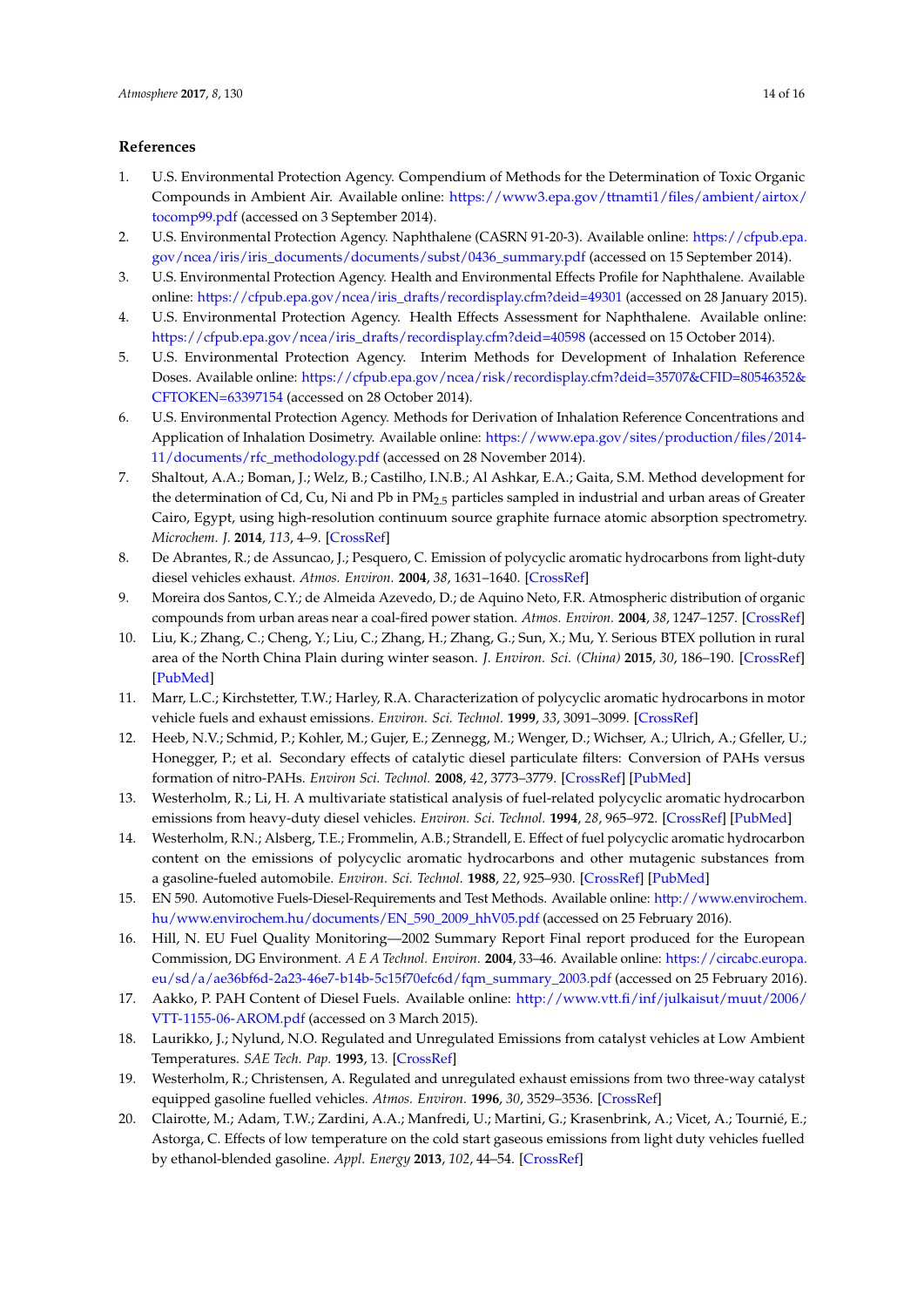- <span id="page-14-0"></span>21. Tsapakis, M.; Stephanou, E.G. Occurrence of gaseous and particulate polycyclic aromatic hydrocarbons in the urban atmosphere: Study of sources and ambient temperature effect on the gas/particle concentration and distribution. *Environ. Pollut.* **2005**, *133*, 147–156. [\[CrossRef\]](http://dx.doi.org/10.1016/j.envpol.2004.05.012) [\[PubMed\]](http://www.ncbi.nlm.nih.gov/pubmed/15327865)
- <span id="page-14-1"></span>22. Mandalakis, M.; Tsapakis, M.; Tsoga, A.; Stephanou, E.G. Gas-particle concentrations and distribution of aliphatic hydrocarbons, PAHs, PCBs and PCDD/Fs in the atmosphere of Athens (Greece). *Atmos. Environ.* **2002**, *36*, 4023–4035. [\[CrossRef\]](http://dx.doi.org/10.1016/S1352-2310(02)00362-X)
- <span id="page-14-2"></span>23. Possanzini, M.; di Palo, V.; Gigliucci, P.; Tomasi Scianò, M.C.; Cecinato, A. Determination of phase-distributed PAH in Rome ambient air by denuder/GC-MS method. *Atmos. Environ.* **2004**, *38*, 1727–1734. [\[CrossRef\]](http://dx.doi.org/10.1016/j.atmosenv.2003.12.024)
- <span id="page-14-3"></span>24. Bezabeh, D.Z. Screening of aerosol filter samples for PAHs and Nitro-PAHs by laser desorption ionization TOF Mass Spectrometry. *Aerosol Sci. Technol.* **1999**, *30*, 288–299. [\[CrossRef\]](http://dx.doi.org/10.1080/027868299304642)
- <span id="page-14-4"></span>25. Bertoni, G.; Tappa, R.; Cecinato, A. Environmental monitoring of semi-volatile polyciclic aromatic hydrocarbons by means of diffusive sampling devices and GC-MS analysis. *Chromatographia* **2001**, *53*, 312–316. [\[CrossRef\]](http://dx.doi.org/10.1007/BF02490348)
- <span id="page-14-5"></span>26. Wei, M.C.; Chang, W.T.; Jen, J.F. Monitoring of PAHs in air by collection on XAD-2 adsorbent then microwave-assisted thermal desorption coupled with headspace solid-phase microextraction and gas chromatography with mass spectrometric detection. *Anal. Bioanal. Chem.* **2007**, *387*, 999–1005. [\[CrossRef\]](http://dx.doi.org/10.1007/s00216-006-0962-8) [\[PubMed\]](http://www.ncbi.nlm.nih.gov/pubmed/17200847)
- <span id="page-14-6"></span>27. Ballesteros, R.; Hernández, J.J.; Lyons, L.L. Determination of PAHs in diesel particulate matter using thermal extraction and solid phase micro-extraction. *Atmos. Environ.* **2009**, *43*, 655–662. [\[CrossRef\]](http://dx.doi.org/10.1016/j.atmosenv.2008.10.015)
- <span id="page-14-7"></span>28. Pacenti, M.; Lofrumento, C.; Dugheri, S.; Zoppi, A.; Borsi, I.; Speranza, A.; Boccalon, P.; Arcangeli, G.; Antoniucci, A.; Castellucci, E.M. Physicochemical characterization of exhaust particulates from gasoline and diesel engines by solid-phase micro extraction sampling and combined raman microspectroscopic/fast gas-chromotography mass spectrometry analysis. *Eur. J. Inflamm.* **2009**, *7*, 25–37.
- <span id="page-14-8"></span>29. Koziel, J.A.; Odziemkowski, M.; Pawliszyn, J. Sampling and analysis of airborne particulate matter and aerosols using in-needle trap and SPME fiber devices. *Anal. Chem.* **2001**, *73*, 47–54. [\[CrossRef\]](http://dx.doi.org/10.1021/ac000835s) [\[PubMed\]](http://www.ncbi.nlm.nih.gov/pubmed/11195511)
- <span id="page-14-9"></span>30. Baimatova, N.; Koziel, J.A.; Kenessov, B. Quantification of benzene, toluene, ethylbenzene and *o*-xylene in internal combustion engine exhaust with time-weighted average solid phase microextraction and gas chromatography mass spectrometry. *Anal. Chim. Acta* **2015**, *873*, 38–50. [\[CrossRef\]](http://dx.doi.org/10.1016/j.aca.2015.02.062) [\[PubMed\]](http://www.ncbi.nlm.nih.gov/pubmed/25911428)
- <span id="page-14-10"></span>31. Lesellier, E. Extraction and analysis of polycyclic aromatic hydrocarbons (PAHs) by solid phase micro-extraction/supercritical fluid chromatography (SPME/SFC). *Analusis* **1999**, *27*, 363–368. [\[CrossRef\]](http://dx.doi.org/10.1051/analusis:1999120)
- <span id="page-14-11"></span>32. Tuncel, S.G.; Topal, T. Multifactorial optimization approach for determination of polycyclic aromatic hydrocarbons in sea sediments of Turkish Mediterranean coast. *Am. J. Anal. Chem.* **2011**, *02*, 783–794. [\[CrossRef\]](http://dx.doi.org/10.4236/ajac.2011.27090)
- 33. Cam, D.; Gagni, S.; Meldolesi, L.; Galletti, G. Determination of polycyclic aromatic hydrocarbons in sediment using solid-phase microextraction with gas chromatography-mass spectrometry. *J. Chromatogr. Sci.* **2000**, *38*, 55–60. [\[CrossRef\]](http://dx.doi.org/10.1093/chromsci/38.2.55) [\[PubMed\]](http://www.ncbi.nlm.nih.gov/pubmed/10677833)
- 34. Doong, R.; Chang, S.; Sun, Y. Solid-phase microextraction and headspace solid-phase microextraction for the determination of high molecular-weight polycyclic aromatic hydrocarbons in water and soil samples. *J. Chromatogr. Sci.* **2000**, *38*, 528–534. [\[CrossRef\]](http://dx.doi.org/10.1093/chromsci/38.12.528) [\[PubMed\]](http://www.ncbi.nlm.nih.gov/pubmed/11144512)
- <span id="page-14-12"></span>35. Wang, Y.; Zhang, J.; Ding, Y.; Zhou, J.; Ni, L.; Sun, C. Quantitative determination of 16 polycyclic aromatic hydrocarbons in soil samples using solid-phase microextraction. *J. Sep. Sci.* **2009**, *32*, 3951–3957. [\[CrossRef\]](http://dx.doi.org/10.1002/jssc.200900420) [\[PubMed\]](http://www.ncbi.nlm.nih.gov/pubmed/19842124)
- <span id="page-14-13"></span>36. Odziemkowski, M.; Koziel, J. A.; Irish, D.E.; Pawliszyn, J. Sampling and raman confocal microspectroscopic analysis of airborne particulate matter using poly(dimethylsiloxane) solid-phase microextraction fibers. *Anal. Chem.* **2001**, *73*, 3131–3139. [\[CrossRef\]](http://dx.doi.org/10.1021/ac001141m) [\[PubMed\]](http://www.ncbi.nlm.nih.gov/pubmed/11467564)
- <span id="page-14-14"></span>37. Woolcock, P.J.; Koziel, J.A.; Cai, L.; Johnston, P.A.; Brown, R.C. Analysis of trace contaminants in hot gas streams using time-weighted average solid-phase microextraction: Proof of concept. *J. Chromatogr. A* **2013**, *1281*, 1–8. [\[CrossRef\]](http://dx.doi.org/10.1016/j.chroma.2013.01.036) [\[PubMed\]](http://www.ncbi.nlm.nih.gov/pubmed/23398991)
- <span id="page-14-15"></span>38. Woolcock, P.J.; Koziel, J.A.; Johnston, P.A.; Brown, R.C.; Broer, K.M. Analysis of trace contaminants in hot gas streams using time-weighted average solid-phase microextraction: Pilot-scale validation. *Fuel* **2015**, *153*, 552–558. [\[CrossRef\]](http://dx.doi.org/10.1016/j.fuel.2015.02.101)